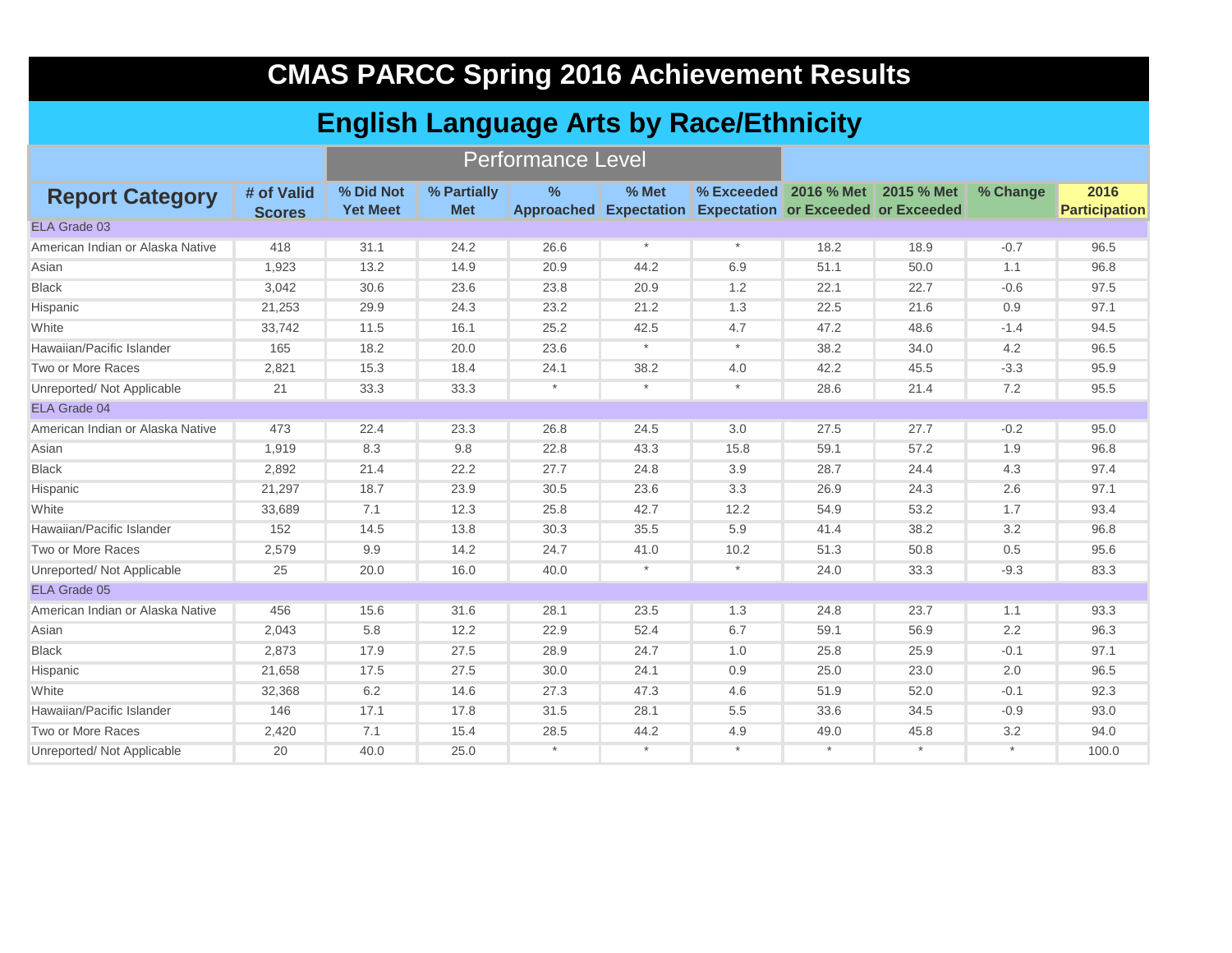| ELA Grade 06                                                                    |        |            |         |         |          |          |          |          |          |         |
|---------------------------------------------------------------------------------|--------|------------|---------|---------|----------|----------|----------|----------|----------|---------|
| American Indian or Alaska Native                                                | 464    | 20.9       | 27.8    | 33.4    | 16.2     | 1.7      | 17.9     | 26.3     | $-8.4$   | 88.7    |
| Asian                                                                           | 1,975  | 8.0        | 11.6    | 24.3    | 43.1     | 12.9     | 56.1     | 54.4     | 1.7      | 95.0    |
| <b>Black</b>                                                                    | 2,725  | 22.1       | 25.3    | 29.4    | 20.6     | 2.6      | 23.2     | 22.5     | 0.7      | 95.3    |
| Hispanic                                                                        | 20,861 | 19.1       | 26.7    | 31.9    | 20.4     | 2.0      | 22.3     | 22.5     | $-0.2$   | 95.0    |
| White                                                                           | 31,701 | 6.8        | 15.0    | 28.9    | 41.1     | 8.1      | 49.2     | 49.8     | $-0.6$   | 89.1    |
| Hawaiian/Pacific Islander                                                       | 138    | 12.3       | 22.5    | 32.6    | 26.8     | 5.8      | 32.6     | 34.5     | $-1.9$   | 90.8    |
| Two or More Races                                                               | 2,188  | 8.8        | 18.0    | 31.7    | 34.5     | 7.0      | 41.5     | 47.4     | $-5.9$   | 91.9    |
| Unreported/ Not Applicable                                                      | 16     | $\ast$     | 31.3    | 25.0    | $\star$  | $^\star$ | 31.3     | 46.5     | $-15.2$  | 84.2    |
| ELA Grade 07                                                                    |        |            |         |         |          |          |          |          |          |         |
| American Indian or Alaska Native                                                | 439    | 21.6       | 27.6    | 24.4    | 22.1     | 4.3      | 26.4     | 22.2     | 4.2      | 90.3    |
| Asian                                                                           | 1,960  | 8.7        | 11.2    | 20.8    | 36.0     | 23.3     | 59.3     | 58.3     | 1.0      | 91.5    |
| <b>Black</b>                                                                    | 2,769  | 24.4       | 22.9    | 25.6    | 21.5     | 5.6      | 27.0     | 25.6     | 1.4      | 94.1    |
| Hispanic                                                                        | 20,387 | 23.1       | 24.6    | 27.0    | 20.9     | 4.5      | 25.4     | 24.7     | 0.7      | 93.0    |
| White                                                                           | 30,277 | 8.7        | 14.6    | 25.4    | 35.7     | 15.6     | 51.3     | 51.7     | $-0.4$   | 84.4    |
| Hawaiian/Pacific Islander                                                       | 157    | 16.6       | 17.8    | 29.3    | 26.1     | 10.2     | 36.3     | 39.5     | $-3.2$   | 91.8    |
| Two or More Races                                                               | 2,082  | 11.1       | 15.0    | 24.6    | 34.6     | 14.6     | 49.2     | 49.0     | 0.2      | 86.1    |
| Unreported/ Not Applicable                                                      | 16     | $^{\star}$ | $\star$ | 37.5    | $\star$  | $\star$  | 37.5     | 49.8     | $-12.3$  | 72.7    |
| ELA Grade 08                                                                    |        |            |         |         |          |          |          |          |          |         |
| American Indian or Alaska Native                                                | 417    | 25.4       | 23.7    | 27.1    | 21.1     | 2.6      | 23.7     | 26.1     | $-2.4$   | 85.6    |
| Asian                                                                           | 1,890  | 9.3        | 10.2    | 19.3    | 43.5     | 17.7     | 61.2     | 60.1     | 1.1      | 88.5    |
| <b>Black</b>                                                                    | 2,702  | 23.2       | 23.4    | 26.2    | 24.0     | 3.3      | 27.3     | 25.9     | 1.4      | 91.5    |
| Hispanic                                                                        | 19,155 | 22.5       | 23.5    | 26.5    | 24.6     | 2.9      | 27.5     | 25.3     | 2.2      | 90.0    |
| White                                                                           | 27,703 | 9.3        | 14.8    | 24.5    | 40.8     | 10.6     | 51.3     | 51.2     | 0.1      | 78.6    |
| Hawaiian/Pacific Islander                                                       | 122    | 13.9       | 23.8    | 25.4    | 31.1     | 5.7      | 36.9     | 40.9     | $-4.0$   | 91.7    |
| Two or More Races                                                               | 1,898  | 10.5       | 17.2    | 25.1    | 38.4     | 8.8      | 47.2     | 47.6     | $-0.4$   | 81.6    |
| Unreported/ Not Applicable                                                      | 17     | 29.4       | 23.5    | 23.5    | $\star$  | $^\star$ | 23.5     | 63.9     | $-40.4$  | 81.0    |
| ELA Grade 09                                                                    |        |            |         |         |          |          |          |          |          |         |
| American Indian or Alaska Native                                                | 394    | 25.4       | 27.7    | 24.1    | 20.3     | 2.5      | 22.8     | 25.1     | $-2.3$   | 72.8    |
| Asian                                                                           | 1,640  | 9.9        | 10.9    | 22.7    | 39.9     | 16.5     | 56.5     | 51.5     | 5.0      | 79.7    |
| <b>Black</b>                                                                    | 2,553  | 26.0       | 25.4    | 23.8    | 21.9     | 2.9      | 24.8     | 23.6     | 1.2      | 84.0    |
| Hispanic                                                                        | 17,714 | 24.4       | 25.6    | 26.9    | 20.5     | 2.7      | 23.1     | 23.1     | 0.0      | 82.0    |
| White                                                                           | 24,381 | 10.9       | 16.3    | 25.8    | 37.5     | 9.6      | 47.1     | 48.6     | $-1.5$   | 68.2    |
| Hawaiian/Pacific Islander                                                       | 115    | 16.5       | 21.7    | 24.3    | 31.3     | 6.1      | 37.4     | 29.2     | 8.2      | 76.7    |
| Two or More Races                                                               | 1,628  | 13.7       | 17.6    | 23.8    | 34.0     | 10.9     | 44.9     | 45.1     | $-0.2$   | 68.4    |
| Unreported/ Not Applicable                                                      | < 16   | $^{\star}$ | $\star$ | $\star$ | $^\star$ | $^\star$ | $^\star$ | $^\star$ | $^\star$ | $\star$ |
| * The value for this field is not displayed in order to ensure student privacy. |        |            |         |         |          |          |          |          |          |         |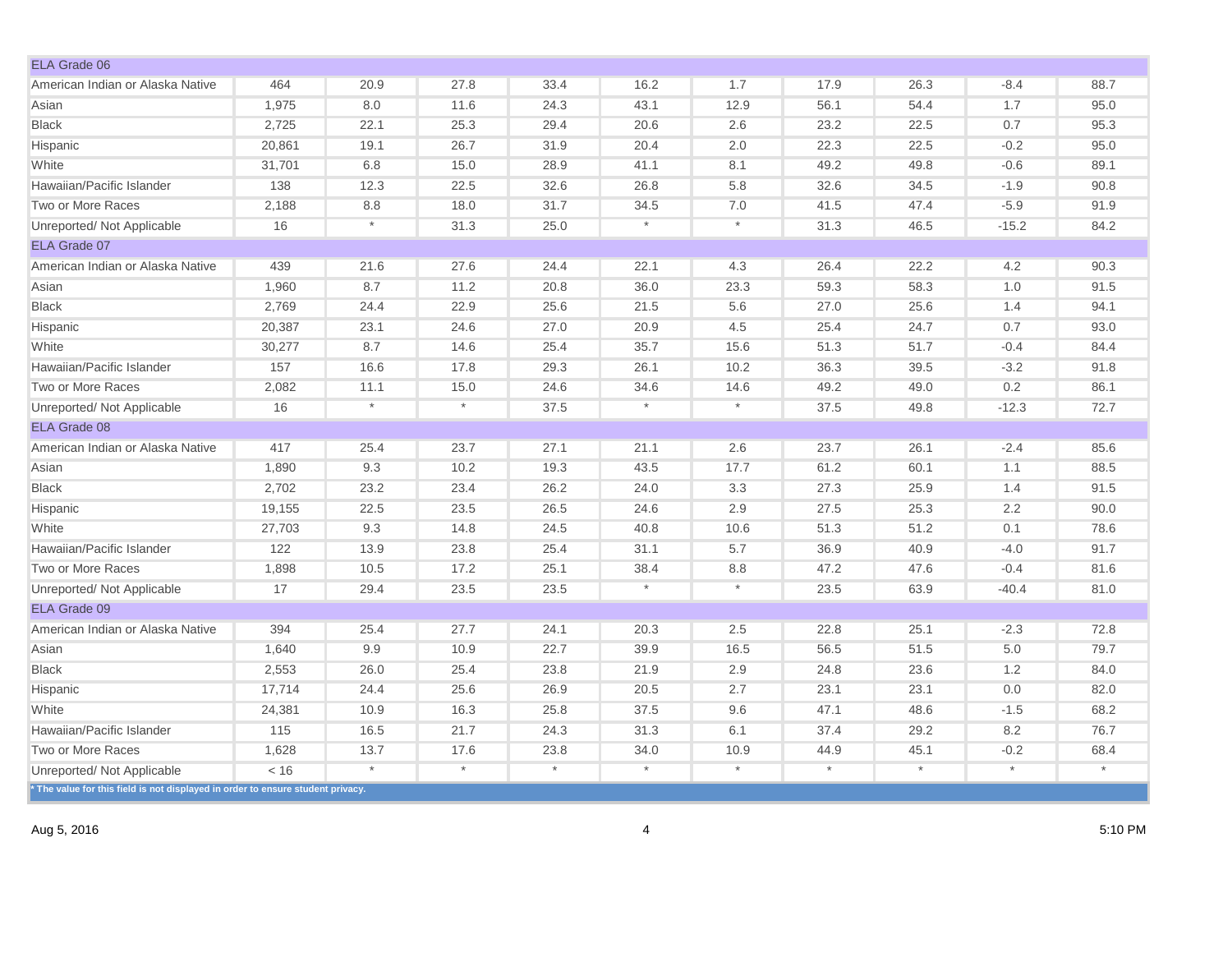| <b>CMAS PARCC Spring 2016 Achievement Results</b> |                             |                              |                                                                            |                          |          |            |                                                                            |                                                |          |                                             |  |  |  |
|---------------------------------------------------|-----------------------------|------------------------------|----------------------------------------------------------------------------|--------------------------|----------|------------|----------------------------------------------------------------------------|------------------------------------------------|----------|---------------------------------------------|--|--|--|
|                                                   |                             |                              | <b>Mathematics by Race/Ethnicity</b>                                       |                          |          |            |                                                                            |                                                |          |                                             |  |  |  |
|                                                   |                             |                              |                                                                            | <b>Performance Level</b> |          |            |                                                                            |                                                |          |                                             |  |  |  |
| <b>Report Category</b>                            | # of Valid<br><b>Scores</b> | % Did Not<br><b>Yet Meet</b> | % Partially<br><b>Met</b><br><b>Expectations Expectations Expectations</b> | $\%$                     | $%$ Met  | % Exceeded | 2016 % Met<br>Approached Expectations Expectations or Exceeded or Exceeded | 2015 % Met<br><b>Expectations Expectations</b> | % Change | 2016<br><b>Participation</b><br><b>Rate</b> |  |  |  |
| Math Grade 03                                     |                             |                              |                                                                            |                          |          |            |                                                                            |                                                |          |                                             |  |  |  |
| American Indian or Alaska Native                  | 417                         | 23.3                         | 29.3                                                                       | 24.9                     | 20.4     | 2.2        | 22.5                                                                       | 15.4                                           | 7.1      | 95.9                                        |  |  |  |
| Asian                                             | 1,943                       | 7.0                          | 12.4                                                                       | 21.0                     | 41.1     | 18.5       | 59.7                                                                       | 56.9                                           | 2.8      | 97.8                                        |  |  |  |
| <b>Black</b>                                      | 3,044                       | 28.1                         | 25.3                                                                       | 24.7                     | 19.6     | 2.3        | 21.9                                                                       | 18.5                                           | 3.4      | 97.8                                        |  |  |  |
| Hispanic                                          | 22,796                      | 23.5                         | 27.3                                                                       | 26.2                     | 20.6     | 2.4        | 23.0                                                                       | 20.7                                           | 2.3      | 97.7                                        |  |  |  |
| White                                             | 33,815                      | 8.3                          | 16.0                                                                       | 25.8                     | 40.0     | 9.9        | 49.9                                                                       | 47.2                                           | 2.7      | 94.7                                        |  |  |  |
| Hawaiian/Pacific Islander                         | 166                         | 15.7                         | 23.5                                                                       | 26.5                     | 31.3     | 3.0        | 34.3                                                                       | 35.6                                           | $-1.3$   | 96.5                                        |  |  |  |
| Two or More Races                                 | 2,815                       | 13.2                         | 19.2                                                                       | 25.2                     | 33.4     | 9.0        | 42.4                                                                       | 41.4                                           | 1.0      | 95.8                                        |  |  |  |
| Unreported/ Not Applicable                        | 21                          | 33.3                         | 23.8                                                                       | 19.0                     | $\star$  | $\star$    | 23.8                                                                       | 23.2                                           | 0.6      | 95.5                                        |  |  |  |
| Math Grade 04                                     |                             |                              |                                                                            |                          |          |            |                                                                            |                                                |          |                                             |  |  |  |
| American Indian or Alaska Native                  | 477                         | 28.9                         | 32.7                                                                       | 22.6                     | $\star$  | $\star$    | 15.7                                                                       | 13.4                                           | 2.3      | 95.0                                        |  |  |  |
| Asian                                             | 1,931                       | 7.2                          | 16.2                                                                       | 21.9                     | 46.7     | 8.0        | 54.7                                                                       | 51.1                                           | 3.6      | 97.5                                        |  |  |  |
| <b>Black</b>                                      | 2,897                       | 28.9                         | 31.0                                                                       | 23.5                     | 16.3     | 0.3        | 16.7                                                                       | 14.1                                           | 2.6      | 97.5                                        |  |  |  |
| Hispanic                                          | 21,817                      | 24.7                         | 32.2                                                                       | 25.3                     | 17.3     | 0.5        | 17.8                                                                       | 15.2                                           | 2.6      | 97.5                                        |  |  |  |
| White                                             | 33,726                      | 8.6                          | 19.3                                                                       | 28.6                     | 40.2     | 3.4        | 43.6                                                                       | 40.0                                           | 3.6      | 93.5                                        |  |  |  |
| Hawaiian/Pacific Islander                         | 152                         | 13.8                         | 27.6                                                                       | 27.6                     | $^\star$ | $^\star$   | 30.9                                                                       | 22.6                                           | 8.3      | 96.8                                        |  |  |  |
| Two or More Races                                 | 2,588                       | 13.2                         | 23.5                                                                       | 26.3                     | 33.7     | 3.4        | 37.1                                                                       | 35.7                                           | 1.4      | 95.9                                        |  |  |  |
| Unreported/ Not Applicable                        | 25                          | 20.0                         | 44.0                                                                       | 20.0                     | $^\star$ | $\ast$     | 16.0                                                                       | 15.2                                           | 0.8      | 80.6                                        |  |  |  |
| Math Grade 05                                     |                             |                              |                                                                            |                          |          |            |                                                                            |                                                |          |                                             |  |  |  |
| American Indian or Alaska Native                  | 452                         | 23.2                         | 33.8                                                                       | 24.1                     | $\star$  | $\star$    | 18.8                                                                       | 13.5                                           | 5.3      | 93.0                                        |  |  |  |
| Asian                                             | 2,050                       | 5.5                          | 11.6                                                                       | 24.0                     | 45.1     | 13.9       | 58.9                                                                       | 51.7                                           | 7.2      | 96.6                                        |  |  |  |
| <b>Black</b>                                      | 2,877                       | 24.9                         | 32.4                                                                       | 25.7                     | 16.0     | 1.0        | 17.0                                                                       | 14.2                                           | 2.8      | 97.2                                        |  |  |  |
| Hispanic                                          | 21,745                      | 20.9                         | 31.6                                                                       | 28.9                     | 17.6     | 1.0        | 18.6                                                                       | 15.6                                           | 3.0      | 96.8                                        |  |  |  |
| White                                             | 32,387                      | 7.9                          | 18.4                                                                       | 29.1                     | 38.4     | 6.2        | 44.6                                                                       | 39.5                                           | 5.1      | 92.4                                        |  |  |  |
| Hawaiian/Pacific Islander                         | 147                         | 12.2                         | 25.2                                                                       | 34.0                     | $\star$  | $^\star$   | 28.6                                                                       | 29.4                                           | $-0.8$   | 93.6                                        |  |  |  |
| Two or More Races                                 | 2,428                       | 10.2                         | 21.2                                                                       | 28.7                     | 33.6     | 6.4        | 40.0                                                                       | 34.0                                           | 6.0      | 94.3                                        |  |  |  |
| Unreported/ Not Applicable                        | 20                          | 40.0                         | 25.0                                                                       |                          | $\star$  | $\star$    | $\star$                                                                    | $^\star$                                       | $^\star$ | 100.0                                       |  |  |  |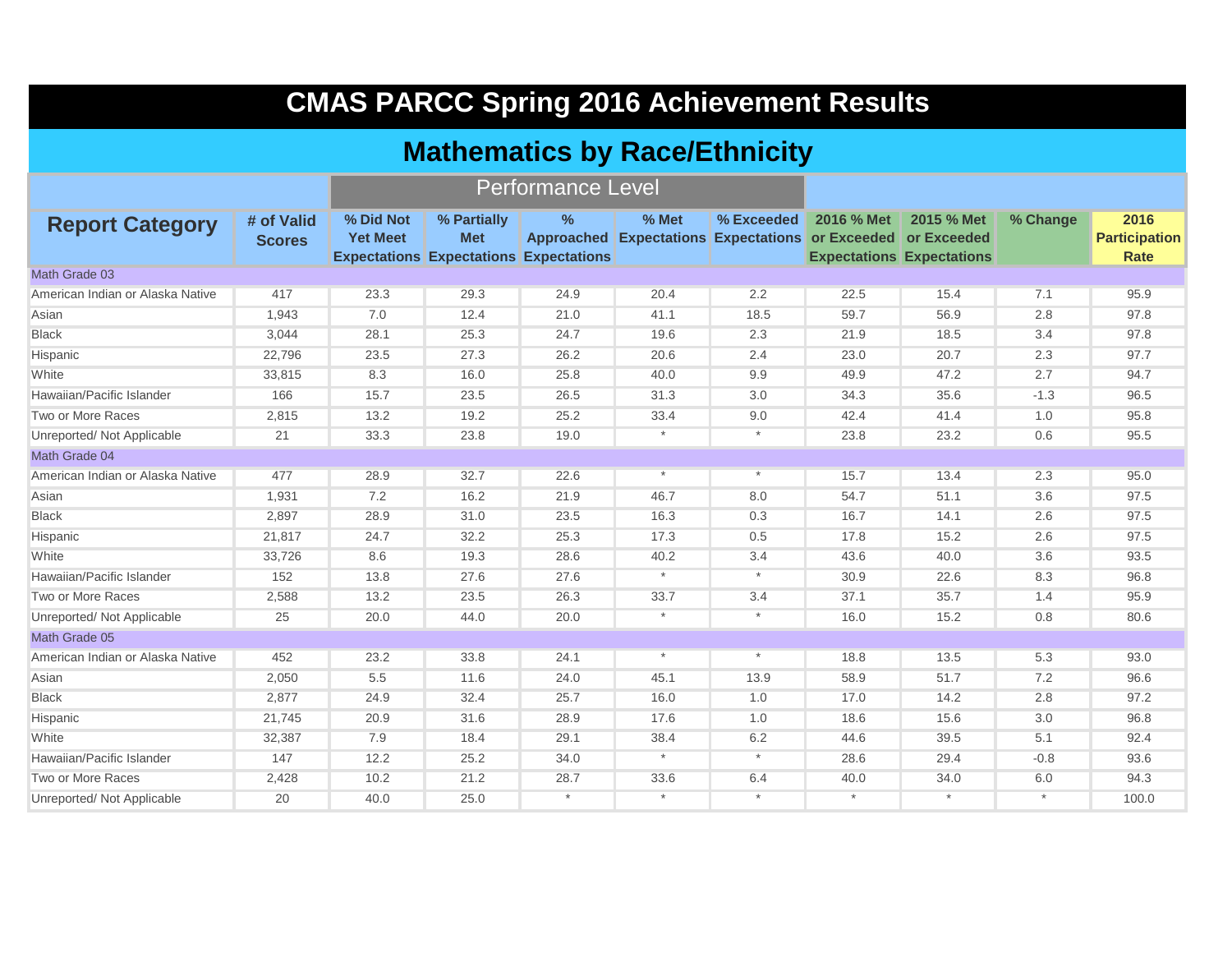| Math Grade 06                    |        |         |         |         |         |         |         |         |          |         |
|----------------------------------|--------|---------|---------|---------|---------|---------|---------|---------|----------|---------|
| American Indian or Alaska Native | 469    | 28.8    | 34.1    | 24.5    | 11.5    | 1.1     | 12.6    | 17.5    | $-4.9$   | 89.5    |
| Asian                            | 1.987  | 6.9     | 15.0    | 26.3    | 39.5    | 12.3    | 51.7    | 52.6    | $-0.9$   | 95.3    |
| <b>Black</b>                     | 2,758  | 29.0    | 31.9    | 24.6    | 13.5    | 1.1     | 14.5    | 14.1    | 0.4      | 95.4    |
| Hispanic                         | 21,002 | 23.3    | 33.8    | 28.0    | 14.1    | 0.9     | 15.0    | 16.1    | $-1.1$   | 95.4    |
| White                            | 31,786 | 7.8     | 19.3    | 31.0    | 36.2    | 5.7     | 41.9    | 41.9    | 0.0      | 89.3    |
| Hawaiian/Pacific Islander        | 139    | 16.5    | 30.9    | 26.6    | 22.3    | 3.6     | 25.9    | 27.2    | $-1.3$   | 92.1    |
| Two or More Races                | 2,192  | 11.1    | 23.5    | 31.5    | 29.1    | 4.8     | 33.9    | 36.3    | $-2.4$   | 91.8    |
| Unreported/ Not Applicable       | < 16   | $\star$ | $\star$ | $\star$ | $\star$ | $\ast$  | $\star$ | $\star$ | $\star$  | $\star$ |
| Math Grade 07                    |        |         |         |         |         |         |         |         |          |         |
| American Indian or Alaska Native | 430    | 18.6    | 37.4    | 28.8    | $\ast$  | $\star$ | 15.1    | 12.2    | 2.9      | 89.6    |
| Asian                            | 1,734  | 6.8     | 17.0    | 30.6    | 40.5    | 5.1     | 45.6    | 48.6    | $-3.0$   | 91.8    |
| <b>Black</b>                     | 2,752  | 23.4    | 34.6    | 28.6    | 12.6    | 0.8     | 13.4    | 13.8    | $-0.4$   | 94.0    |
| Hispanic                         | 20,281 | 19.3    | 36.5    | 30.6    | 13.2    | 0.4     | 13.6    | 14.0    | $-0.4$   | 93.5    |
| White                            | 28,290 | 7.5     | 21.4    | 35.9    | 32.4    | 2.9     | 35.2    | 36.4    | $-1.2$   | 84.3    |
| Hawaiian/Pacific Islander        | 156    | 11.5    | 30.8    | 36.5    | $\star$ | $\ast$  | 21.2    | 23.3    | $-2.1$   | 92.9    |
| Two or More Races                | 1,956  | 10.0    | 25.1    | 33.8    | 28.4    | 2.8     | 31.1    | 33.3    | $-2.2$   | 86.0    |
| Unreported/ Not Applicable       | < 16   | $\star$ | $\star$ | $\star$ | $\star$ | $\ast$  | $\star$ | $\star$ | $^\star$ | $\star$ |
| Math Grade 08                    |        |         |         |         |         |         |         |         |          |         |
| American Indian or Alaska Native | 388    | 40.2    | 30.4    | 19.6    | $\star$ | $\star$ | 9.8     | 12.1    | $-2.3$   | 88.0    |
| Asian                            | 1,116  | 15.6    | 21.0    | 25.4    | 33.0    | 5.1     | 38.1    | 36.9    | 1.2      | 89.5    |
| <b>Black</b>                     | 2,417  | 38.4    | 30.8    | 20.2    | 10.2    | 0.5     | 10.6    | 10.8    | $-0.2$   | 91.4    |
| Hispanic                         | 17,054 | 35.6    | 31.4    | 20.6    | 11.9    | 0.5     | 12.4    | 11.5    | 0.9      | 90.3    |
| White                            | 18,878 | 19.6    | 26.1    | 26.4    | 25.6    | 2.3     | 27.9    | 25.2    | 2.7      | 78.0    |
| Hawaiian/Pacific Islander        | 95     | 28.4    | 32.6    | 18.9    | $\star$ | $\star$ | 20.0    | 18.1    | 1.9      | 91.3    |
| Two or More Races                | 1,361  | 25.3    | 25.6    | 26.7    | 20.8    | 1.7     | 22.5    | 22.9    | $-0.4$   | 81.7    |
| Unreported/ Not Applicable       | < 16   | $\star$ | $\star$ | $\star$ | $\star$ | $\star$ | $\star$ | $\star$ | $\star$  | $\star$ |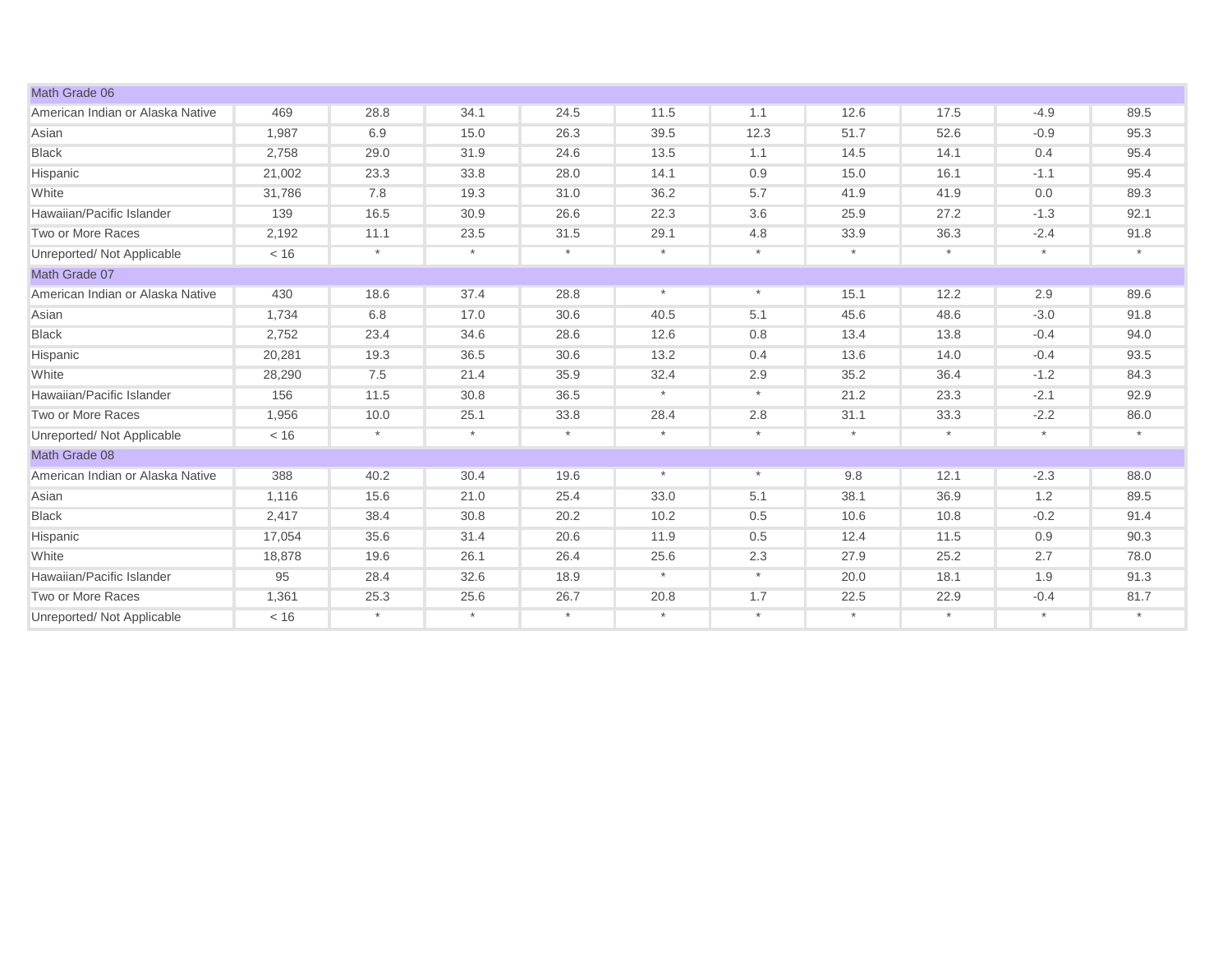| Algebra I**                      |        |            |            |            |          |         |          |            |           |          |
|----------------------------------|--------|------------|------------|------------|----------|---------|----------|------------|-----------|----------|
| American Indian or Alaska Native | 287    | 24.7       | 35.5       | 25.4       | $\star$  | $\star$ | 14.3     | <b>NA</b>  | <b>NA</b> | 70.5     |
| Asian                            | 1,277  | 5.2        | 14.3       | 19.9       | 52.6     | 7.9     | 60.5     | <b>NA</b>  | <b>NA</b> | 81.3     |
| <b>Black</b>                     | 1,795  | 26.0       | 33.9       | 24.7       | $\ast$   | $\star$ | 15.4     | <b>NA</b>  | <b>NA</b> | 80.4     |
| Hispanic                         | 13,214 | 22.6       | 35.3       | 25.8       | 16.0     | 0.3     | 16.2     | <b>NA</b>  | <b>NA</b> | 81.1     |
| White                            | 21,292 | 10.2       | 20.5       | 27.2       | 40.2     | 1.9     | 42.1     | <b>NA</b>  | <b>NA</b> | 70.7     |
| Hawaiian/Pacific Islander        | 78     | 15.4       | 34.6       | 29.5       | $^\star$ | $\star$ | 20.5     | <b>NA</b>  | <b>NA</b> | 71.6     |
| Two or More Races                | 1,416  | 12.1       | 23.7       | 25.7       | 35.7     | 2.8     | 38.5     | <b>NA</b>  | <b>NA</b> | 69.1     |
| Unreported/ Not Applicable       | < 16   | $^{\star}$ | $^\star$   | $\star$    | $\star$  | $\star$ | $\star$  | $^\star$   | $\star$   | $\star$  |
| Geometry**                       |        |            |            |            |          |         |          |            |           |          |
| American Indian or Alaska Native | 49     | $^\star$   | $\star$    | 42.9       | $^\ast$  | $\star$ | 38.8     | <b>NA</b>  | <b>NA</b> | 79.0     |
| Asian                            | 679    | 0.9        | 4.4        | 19.4       | 59.4     | 15.9    | 75.3     | <b>NA</b>  | <b>NA</b> | 80.6     |
| <b>Black</b>                     | 239    | 5.9        | 18.4       | 39.3       | 34.7     | 1.7     | 36.4     | <b>NA</b>  | <b>NA</b> | 80.2     |
| Hispanic                         | 1,982  | 2.2        | 15.1       | 44.9       | 36.2     | 1.6     | 37.7     | <b>NA</b>  | <b>NA</b> | 80.3     |
| White                            | 7,371  | 0.7        | 5.8        | 30.1       | 57.0     | 6.3     | 63.4     | <b>NA</b>  | <b>NA</b> | 70.3     |
| Hawaiian/Pacific Islander        | 22     | $\star$    | $^\star$   | 40.9       | $^\star$ | $\star$ | 40.9     | <b>NA</b>  | <b>NA</b> | 75.9     |
| Two or More Races                | 440    | $\star$    | $\star$    | 24.5       | $\ast$   | $\star$ | 68.4     | <b>NA</b>  | <b>NA</b> | 72.7     |
| Algebra II**                     |        |            |            |            |          |         |          |            |           |          |
| American Indian or Alaska Native | < 16   | $\star$    | $\star$    | $\star$    | $\star$  | $\star$ | $\star$  | $\star$    | $\star$   | $\star$  |
| Asian                            | 192    | $\star$    | $\star$    | 14.6       | 58.9     | 22.4    | 81.3     | <b>NA</b>  | <b>NA</b> | 66.2     |
| <b>Black</b>                     | 17     | $\star$    | $\star$    | 29.4       | $\star$  | $\star$ | 41.2     | <b>NA</b>  | <b>NA</b> | 58.6     |
| Hispanic                         | 213    | 4.2        | 14.1       | 29.6       | 49.8     | 2.3     | 52.1     | <b>NA</b>  | <b>NA</b> | 70.3     |
| White                            | 1,838  | 2.3        | 7.0        | 19.3       | 63.3     | 8.1     | 71.4     | <b>NA</b>  | <b>NA</b> | 68.1     |
| Hawaiian/Pacific Islander        | < 16   | $^\star$   | $^{\star}$ | $^\star$   | $^\star$ | $\star$ | $^\star$ | $^\star$   | $^\star$  | $^\star$ |
| Two or More Races                | 108    | $^\star$   | $\star$    | 10.2       | 70.4     | 12.0    | 82.4     | <b>NA</b>  | <b>NA</b> | 65.9     |
| Integrated I**                   |        |            |            |            |          |         |          |            |           |          |
| American Indian or Alaska Native | 85     | 35.3       | 25.9       | 21.2       | $\star$  | $\star$ | 17.6     | <b>NA</b>  | <b>NA</b> | 81.0     |
| Asian                            | 420    | 12.6       | 16.4       | 16.9       | 42.9     | 11.2    | 54.0     | <b>NA</b>  | <b>NA</b> | 96.6     |
| <b>Black</b>                     | 685    | 26.6       | 28.6       | 20.7       | 22.6     | 1.5     | 24.1     | <b>NA</b>  | <b>NA</b> | 93.5     |
| Hispanic                         | 4,246  | 24.1       | 32.9       | 21.5       | 20.5     | 1.0     | 21.5     | <b>NA</b>  | <b>NA</b> | 88.5     |
| White                            | 3,595  | 11.7       | 19.9       | 21.9       | 40.1     | 6.4     | 46.5     | <b>NA</b>  | <b>NA</b> | 76.9     |
| Hawaiian/Pacific Islander        | 26     | 19.2       | 23.1       | 26.9       | $\star$  | $\star$ | 30.8     | <b>NA</b>  | <b>NA</b> | 96.3     |
| Two or More Races                | 237    | 16.0       | 23.2       | 18.6       | $\star$  | $\star$ | 42.2     | <b>NA</b>  | <b>NA</b> | 82.6     |
| Unreported/ Not Applicable       | < 16   | $^\star$   | $\star$    | $^{\star}$ | $\star$  | $\star$ | $^\star$ | $^{\star}$ | $^\star$  | $^\star$ |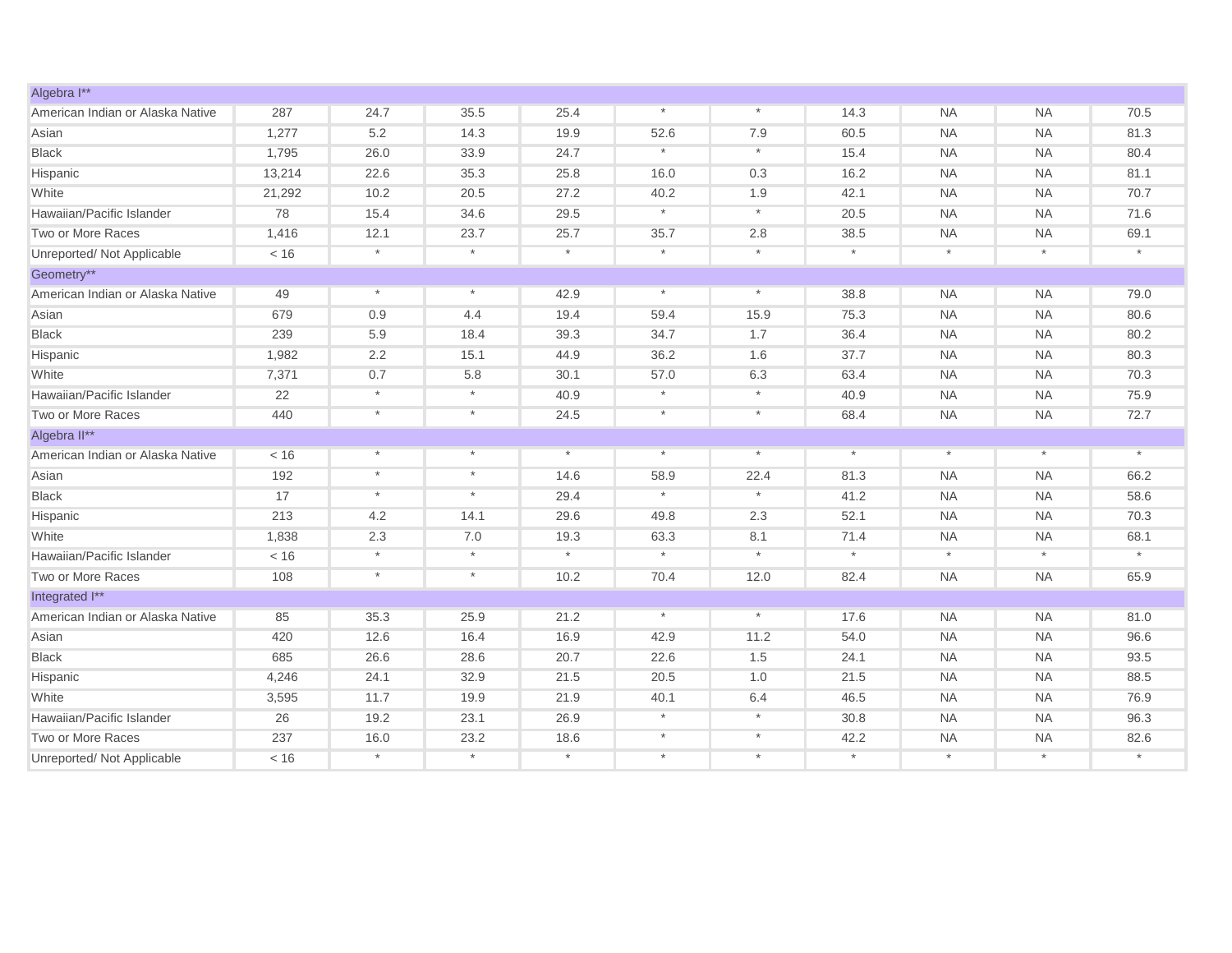| Integrated II**                                                                                                                                                                         |                                                                                 |         |         |      |      |      |      |           |           |      |  |
|-----------------------------------------------------------------------------------------------------------------------------------------------------------------------------------------|---------------------------------------------------------------------------------|---------|---------|------|------|------|------|-----------|-----------|------|--|
| American Indian or Alaska Native                                                                                                                                                        | < 16                                                                            |         |         |      |      |      |      |           |           |      |  |
| Asian                                                                                                                                                                                   | 62                                                                              | $\star$ |         | 22.6 | 53.2 | 11.3 | 64.5 | <b>NA</b> | <b>NA</b> | 95.4 |  |
| <b>Black</b>                                                                                                                                                                            | 78                                                                              | 9.0     | 23.1    | 43.6 |      |      | 24.4 | <b>NA</b> | <b>NA</b> | 95.1 |  |
| Hispanic                                                                                                                                                                                | 380                                                                             | 4.2     | 20.3    | 33.2 | 35.8 | 6.6  | 42.4 | <b>NA</b> | <b>NA</b> | 86.6 |  |
| White                                                                                                                                                                                   | 787                                                                             | 2.8     | 8.8     | 29.4 | 46.3 | 12.8 | 59.1 | <b>NA</b> | <b>NA</b> | 67.8 |  |
| Hawaiian/Pacific Islander                                                                                                                                                               | < 16                                                                            | $\ast$  | $\star$ |      |      |      |      |           | $\star$   |      |  |
| Two or More Races                                                                                                                                                                       | 65                                                                              |         |         |      |      |      | 55.4 | <b>NA</b> | <b>NA</b> | 81.3 |  |
| Integrated III**                                                                                                                                                                        |                                                                                 |         |         |      |      |      |      |           |           |      |  |
| Asian                                                                                                                                                                                   | < 16                                                                            | $\star$ |         |      |      |      |      |           | $\star$   |      |  |
| Hispanic                                                                                                                                                                                | 25                                                                              | $\star$ |         | 40.0 |      |      | 52.0 | <b>NA</b> | <b>NA</b> | 62.5 |  |
| White                                                                                                                                                                                   | 132                                                                             | $\star$ |         | 15.9 |      |      | 69.7 | <b>NA</b> | <b>NA</b> | 50.6 |  |
| Two or More Races                                                                                                                                                                       | < 16                                                                            | $\star$ |         |      |      |      |      |           | $\star$   |      |  |
|                                                                                                                                                                                         | * The value for this field is not displayed in order to ensure student privacy. |         |         |      |      |      |      |           |           |      |  |
| ** The results for 2015 high school math are suppressed because the populations tested in 2015 and 2016 are not comparable. In 2016 10th and 11th graders were not included in testing. |                                                                                 |         |         |      |      |      |      |           |           |      |  |

Aug 5, 2016  $\,$  5:10 PM  $\,$  5:10 PM  $\,$  5.10 PM  $\,$  5.10 PM  $\,$  5.10 PM  $\,$  5.10 PM  $\,$  5.10 PM  $\,$  5.10 PM  $\,$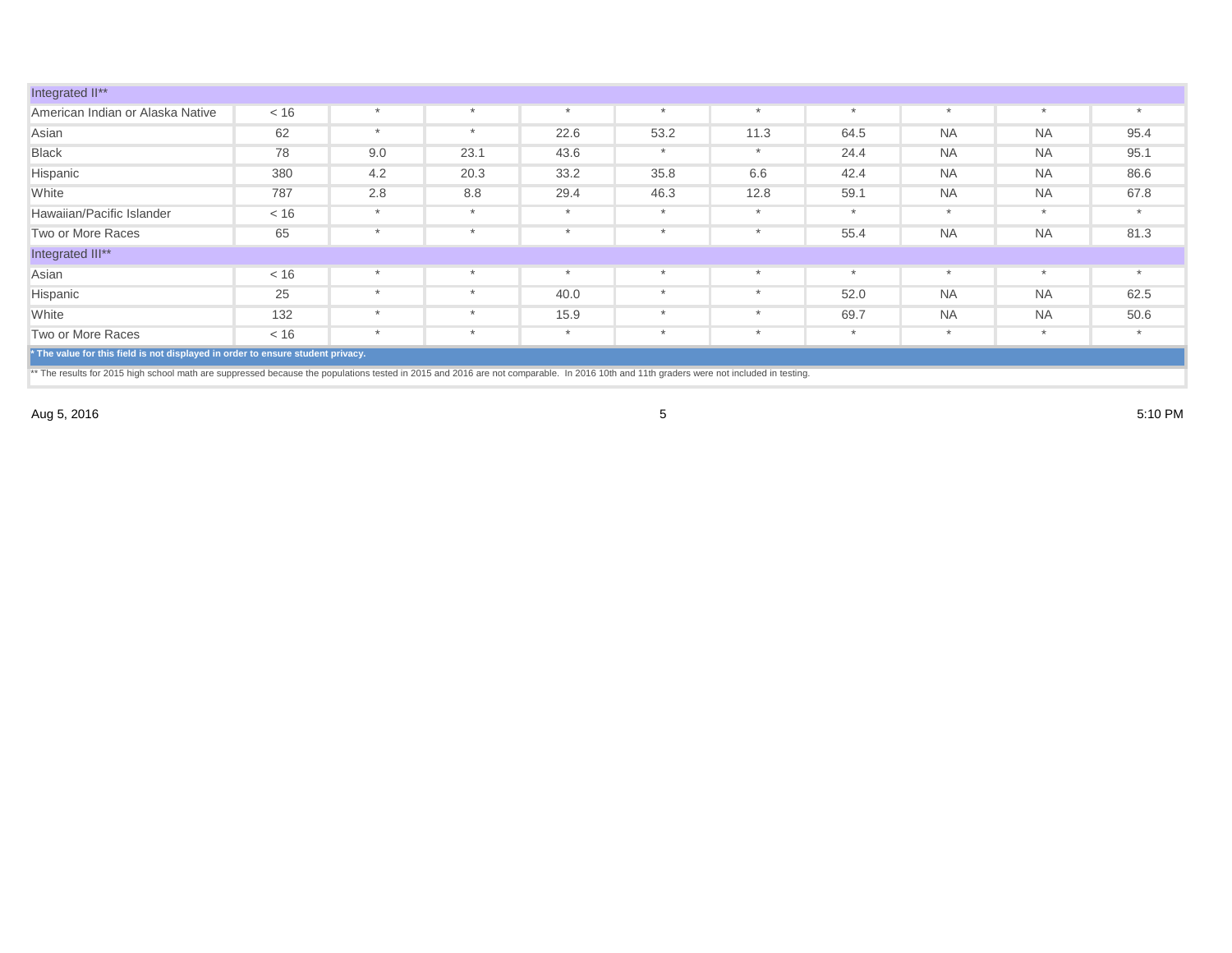| <b>CMAS PARCC Spring 2016 Achievement Results</b>  |                             |                              |                           |      |         |                                           |                 |                                                           |          |                              |  |  |  |  |
|----------------------------------------------------|-----------------------------|------------------------------|---------------------------|------|---------|-------------------------------------------|-----------------|-----------------------------------------------------------|----------|------------------------------|--|--|--|--|
| <b>English Language Arts by Free/Reduced Lunch</b> |                             |                              |                           |      |         |                                           |                 |                                                           |          |                              |  |  |  |  |
|                                                    | <b>Performance Level</b>    |                              |                           |      |         |                                           |                 |                                                           |          |                              |  |  |  |  |
| <b>Report Category</b>                             | # of Valid<br><b>Scores</b> | % Did Not<br><b>Yet Meet</b> | % Partially<br><b>Met</b> | $\%$ | $%$ Met | <b>Approached Expectation Expectation</b> | <b>Exceeded</b> | % Exceeded 2016 % Met or 2015 % Met or<br><b>Exceeded</b> | % Change | 2016<br><b>Participation</b> |  |  |  |  |
| ELA Grade 03                                       |                             |                              |                           |      |         |                                           |                 |                                                           |          |                              |  |  |  |  |
| Free/Reduced Lunch Eligible                        | 28,806                      | 30.4                         | 24.7                      | 23.6 | 20.4    | 1.0                                       | 21.4            | 21.3                                                      | 0.1      | 96.8                         |  |  |  |  |
| Not Free/Reduced Lunch Eligible                    | 34,579                      | 9.5                          | 15.0                      | 24.9 | 45.3    | 5.3                                       | 50.7            | 51.6                                                      | $-0.9$   | 94.7                         |  |  |  |  |
| <b>ELA Grade 04</b>                                |                             |                              |                           |      |         |                                           |                 |                                                           |          |                              |  |  |  |  |
| Free/Reduced Lunch Eligible                        | 28,521                      | 19.5                         | 23.7                      | 30.4 | 23.6    | 2.9                                       | 26.5            | 23.8                                                      | 2.7      | 96.7                         |  |  |  |  |
| Not Free/Reduced Lunch Eligible                    | 34,505                      | 5.7                          | 11.0                      | 24.9 | 44.8    | 13.6                                      | 58.4            | 56.2                                                      | 2.2      | 93.6                         |  |  |  |  |
| ELA Grade 05                                       |                             |                              |                           |      |         |                                           |                 |                                                           |          |                              |  |  |  |  |
| Free/Reduced Lunch Eligible                        | 27.991                      | 17.7                         | 28.2                      | 30.1 | 23.3    | 0.8                                       | 24.1            | 22.3                                                      | 1.8      | 96.0                         |  |  |  |  |
| Not Free/Reduced Lunch Eligible                    | 33,993                      | 5.1                          | 12.9                      | 26.7 | 50.1    | 5.2                                       | 55.2            | 54.7                                                      | 0.5      | 92.7                         |  |  |  |  |
| ELA Grade 06                                       |                             |                              |                           |      |         |                                           |                 |                                                           |          |                              |  |  |  |  |
| Free/Reduced Lunch Eligible                        | 26,625                      | 20.1                         | 27.1                      | 31.9 | 19.4    | 1.5                                       | 20.9            | 21.8                                                      | $-0.9$   | 94.5                         |  |  |  |  |
| Not Free/Reduced Lunch Eligible                    | 33,443                      | 5.5                          | 13.8                      | 28.5 | 43.0    | 9.2                                       | 52.2            | 52.3                                                      | $-0.1$   | 89.5                         |  |  |  |  |
| ELA Grade 07                                       |                             |                              |                           |      |         |                                           |                 |                                                           |          |                              |  |  |  |  |
| Free/Reduced Lunch Eligible                        | 25,257                      | 23.7                         | 24.8                      | 27.2 | 20.4    | 4.0                                       | 24.4            | 23.7                                                      | 0.7      | 92.3                         |  |  |  |  |
| Not Free/Reduced Lunch Eligible                    | 32,830                      | 7.8                          | 13.7                      | 24.8 | 36.8    | 17.0                                      | 53.8            | 54.3                                                      | $-0.5$   | 85.0                         |  |  |  |  |
| ELA Grade 08                                       |                             |                              |                           |      |         |                                           |                 |                                                           |          |                              |  |  |  |  |
| Free/Reduced Lunch Eligible                        | 23,731                      | 23.1                         | 24.4                      | 26.7 | 23.4    | 2.4                                       | 25.8            | 24.5                                                      | 1.3      | 88.5                         |  |  |  |  |
| Not Free/Reduced Lunch Eligible                    | 30,173                      | 8.3                          | 13.6                      | 24.0 | 42.4    | 11.7                                      | 54.1            | 52.9                                                      | 1.2      | 79.8                         |  |  |  |  |
| ELA Grade 09                                       |                             |                              |                           |      |         |                                           |                 |                                                           |          |                              |  |  |  |  |
| Free/Reduced Lunch Eligible                        | 20.801                      | 25.2                         | 26.3                      | 26.5 | 19.7    | 2.3                                       | 22.0            | 22.9                                                      | $-0.9$   | 80.0                         |  |  |  |  |
| Not Free/Reduced Lunch Eligible                    | 27,635                      | 10.5                         | 15.5                      | 25.4 | 38.2    | 10.4                                      | 48.6            | 48.5                                                      | 0.1      | 69.9                         |  |  |  |  |

Aug 5, 2016 6 5:10 PM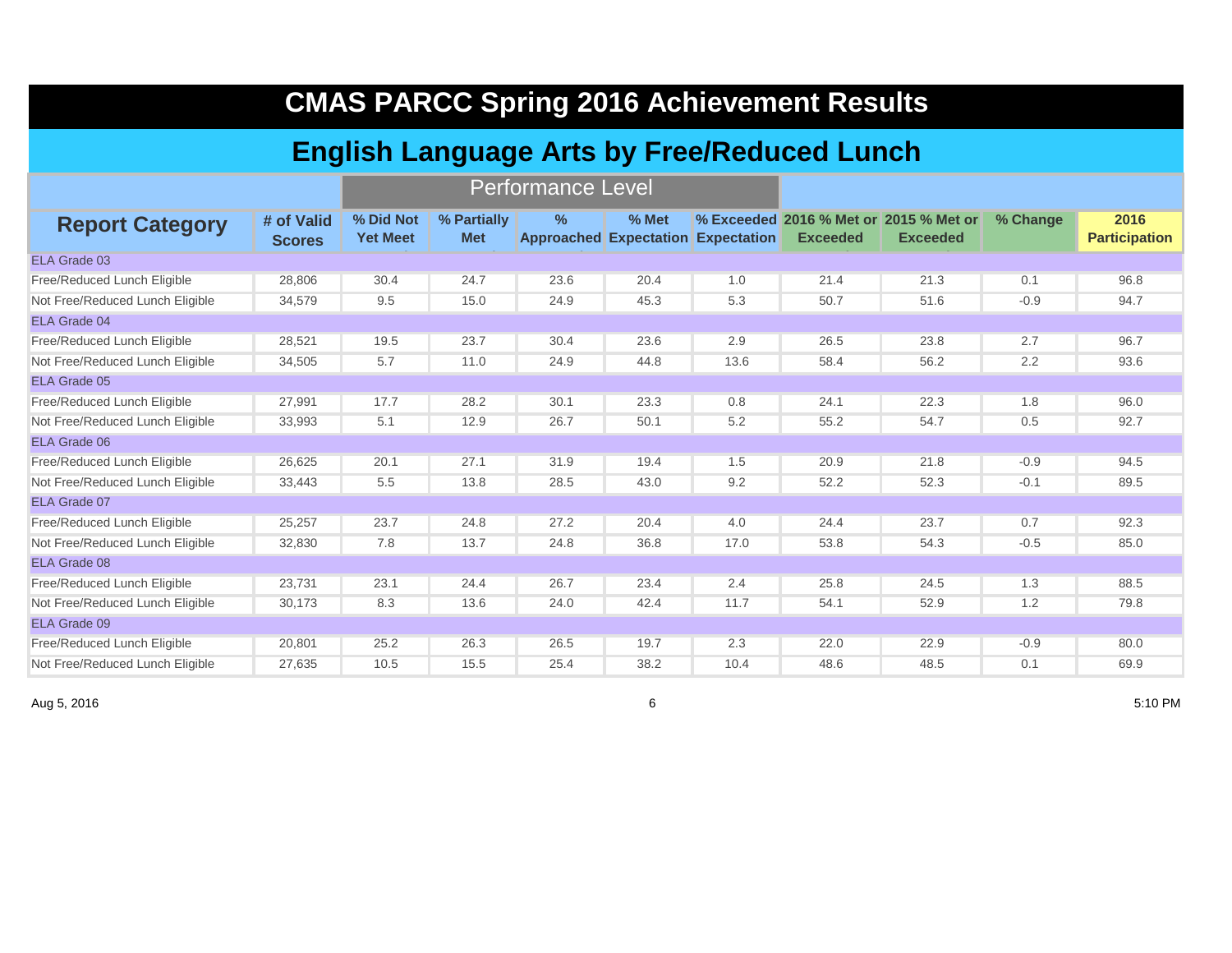### **CMAS PARCC Spring 2016 Achievement Results**

#### **Mathematics by Free/Reduced Lunch**

|                                 |                             |                              |                           | <b>Performance Level</b>                                       |       |            |                                                                |                                                               |           |                                      |
|---------------------------------|-----------------------------|------------------------------|---------------------------|----------------------------------------------------------------|-------|------------|----------------------------------------------------------------|---------------------------------------------------------------|-----------|--------------------------------------|
| <b>Report Category</b>          | # of Valid<br><b>Scores</b> | % Did Not<br><b>Yet Meet</b> | % Partially<br><b>Met</b> | $\frac{9}{6}$<br><b>Expectations Expectations Expectations</b> | % Met | % Exceeded | 2016 % Met<br>Approached Expectations Expectations or Exceeded | 2015 % Met<br>or Exceeded<br><b>Expectations Expectations</b> | % Change  | 2016<br><b>Participation</b><br>Rate |
| Math Grade 03                   |                             |                              |                           |                                                                |       |            |                                                                |                                                               |           |                                      |
| Free/Reduced Lunch Eligible     | 30,292                      | 24.0                         | 27.2                      | 26.5                                                           | 20.1  | 2.2        | 22.3                                                           | 20.1                                                          | 2.2       | 97.3                                 |
| Not Free/Reduced Lunch Eligible | 34.725                      | 6.8                          | 14.8                      | 25.1                                                           | 42.1  | 11.3       | 53.4                                                           | 50.4                                                          | 3.0       | 94.9                                 |
| Math Grade 04                   |                             |                              |                           |                                                                |       |            |                                                                |                                                               |           |                                      |
| Free/Reduced Lunch Eligible     | 29,047                      | 25.0                         | 32.3                      | 25.4                                                           | 16.9  | 0.5        | 17.4                                                           | 14.9                                                          | 2.5       | 97.1                                 |
| Not Free/Reduced Lunch Eligible | 34,566                      | 7.3                          | 17.8                      | 28.1                                                           | 42.8  | 4.0        | 46.8                                                           | 42.5                                                          | 4.3       | 93.8                                 |
| Math Grade 05                   |                             |                              |                           |                                                                |       |            |                                                                |                                                               |           |                                      |
| Free/Reduced Lunch Eligible     | 28,077                      | 21.6                         | 32.0                      | 28.7                                                           | 16.8  | 1.0        | 17.8                                                           | 14.9                                                          | 2.9       | 96.3                                 |
| Not Free/Reduced Lunch Eligible | 34,029                      | 6.6                          | 16.9                      | 28.7                                                           | 40.7  | 7.1        | 47.8                                                           | 41.9                                                          | 5.9       | 92.8                                 |
| Math Grade 06                   |                             |                              |                           |                                                                |       |            |                                                                |                                                               |           |                                      |
| Free/Reduced Lunch Eligible     | 26,832                      | 24.0                         | 34.3                      | 27.8                                                           | 13.2  | 0.6        | 13.8                                                           | 15.2                                                          | $-1.4$    | 94.9                                 |
| Not Free/Reduced Lunch Eligible | 33,516                      | 6.7                          | 17.7                      | 30.8                                                           | 38.2  | 6.6        | 44.8                                                           | 44.3                                                          | 0.5       | 89.6                                 |
| Math Grade 07                   |                             |                              |                           |                                                                |       |            |                                                                |                                                               |           |                                      |
| Free/Reduced Lunch Eligible     | 25,127                      | 20.1                         | 36.3                      | 30.8                                                           | 12.4  | 0.4        | 12.8                                                           | 13.4                                                          | $-0.6$    | 92.6                                 |
| Not Free/Reduced Lunch Eligible | 30,487                      | 6.7                          | 20.6                      | 35.4                                                           | 34.1  | 3.2        | 37.3                                                           | 38.7                                                          | $-1.4$    | 85.0                                 |
| Math Grade 08                   |                             |                              |                           |                                                                |       |            |                                                                |                                                               |           |                                      |
| Free/Reduced Lunch Eligible     | 21,375                      | 36.2                         | 31.4                      | 20.6                                                           | 11.5  | 0.4        | 11.8                                                           | 11.3                                                          | 0.5       | 88.9                                 |
| Not Free/Reduced Lunch Eligible | 19,949                      | 18.4                         | 25.2                      | 26.8                                                           | 26.9  | 2.7        | 29.6                                                           | 26.3                                                          | 3.3       | 79.3                                 |
| Algebra I**                     |                             |                              |                           |                                                                |       |            |                                                                |                                                               |           |                                      |
| Free/Reduced Lunch Eligible     | 15,874                      | 23.3                         | 36.0                      | 25.6                                                           | 14.8  | 0.2        | 15.0                                                           | <b>NA</b>                                                     | <b>NA</b> | 78.9                                 |
| Not Free/Reduced Lunch Eligible | 23,495                      | 9.5                          | 19.5                      | 26.8                                                           | 41.8  | 2.4        | 44.2                                                           | <b>NA</b>                                                     | <b>NA</b> | 71.9                                 |
| Geometry**                      |                             |                              |                           |                                                                |       |            |                                                                |                                                               |           |                                      |
| Free/Reduced Lunch Eligible     | 2,183                       | 3.0                          | 16.7                      | 45.5                                                           | 33.3  | 1.6        | 34.9                                                           | <b>NA</b>                                                     | <b>NA</b> | 78.3                                 |
| Not Free/Reduced Lunch Eligible | 8,599                       | 0.7                          | 5.5                       | 28.9                                                           | 57.9  | 7.1        | 64.9                                                           | <b>NA</b>                                                     | <b>NA</b> | 71.7                                 |
| Algebra II**                    |                             |                              |                           |                                                                |       |            |                                                                |                                                               |           |                                      |
| Free/Reduced Lunch Eligible     | 233                         | 5.2                          | 14.2                      | 34.3                                                           | 43.8  | 2.6        | 46.4                                                           | NA.                                                           | <b>NA</b> | 79.8                                 |
| Not Free/Reduced Lunch Eligible | 2,150                       | 2.1                          | 6.6                       | 17.8                                                           | 64.1  | 9.5        | 73.6                                                           | <b>NA</b>                                                     | <b>NA</b> | 66.9                                 |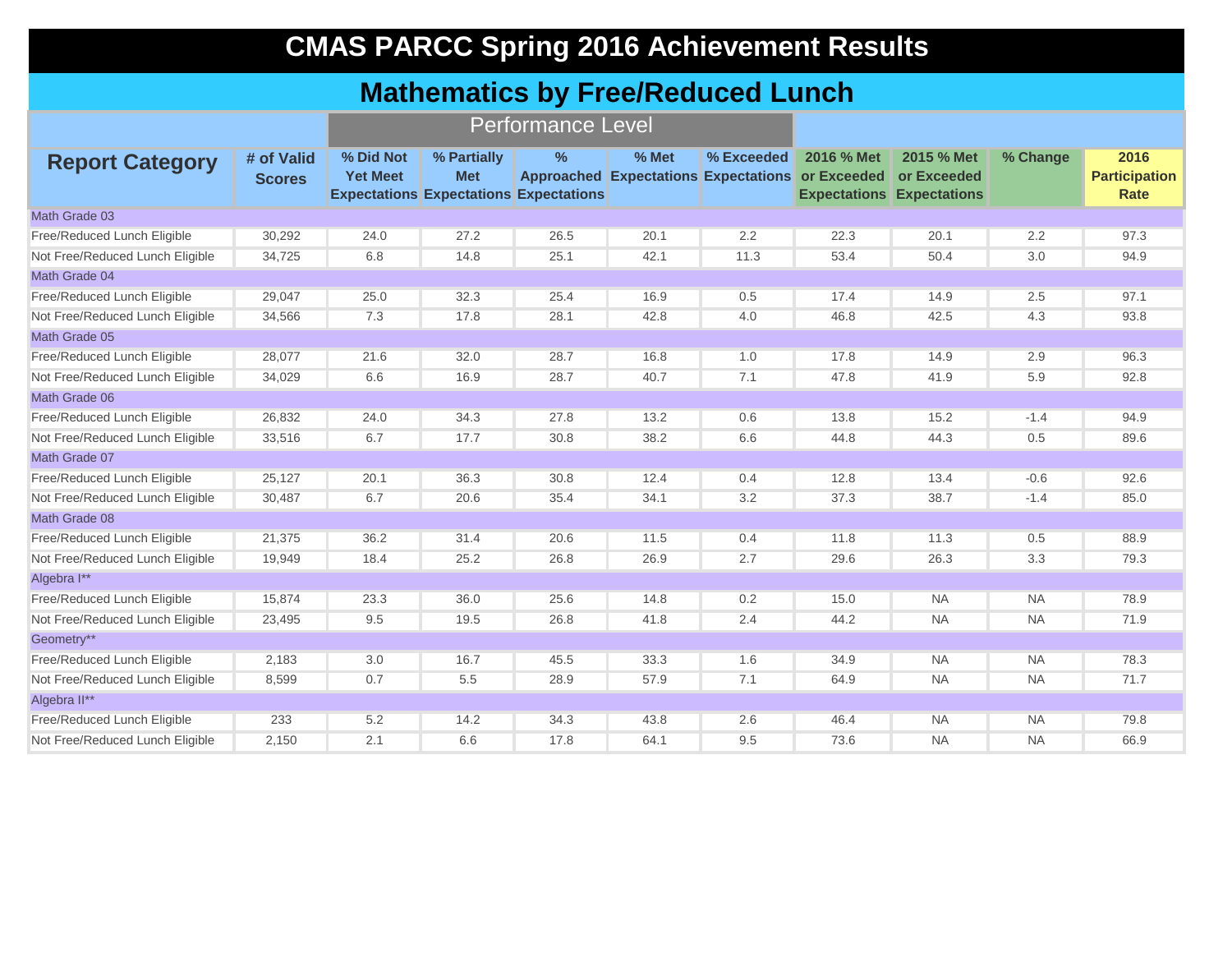| Integrated I**                                                                  |       |      |      |      |         |         |      |           |           |      |
|---------------------------------------------------------------------------------|-------|------|------|------|---------|---------|------|-----------|-----------|------|
| Free/Reduced Lunch Eligible                                                     | 4,633 | 24.8 | 31.0 | 22.0 | 21.0    | 1.2     | 22.2 | <b>NA</b> | <b>NA</b> | 87.1 |
| Not Free/Reduced Lunch Eligible                                                 | 4,663 | 13.0 | 21.9 | 20.6 | 38.3    | 6.2     | 44.5 | <b>NA</b> | <b>NA</b> | 81.2 |
| Integrated II**                                                                 |       |      |      |      |         |         |      |           |           |      |
| Free/Reduced Lunch Eligible                                                     | 476   | 5.5  | 19.3 | 37.6 | 31.7    | 5.9     | 37.6 | <b>NA</b> | <b>NA</b> | 86.2 |
| Not Free/Reduced Lunch Eligible                                                 | 909   | 2.5  | 9.8  | 27.5 | 47.3    | 12.9    | 60.2 | <b>NA</b> | <b>NA</b> | 70.4 |
| Integrated III**                                                                |       |      |      |      |         |         |      |           |           |      |
| Free/Reduced Lunch Eligible                                                     | 26    |      |      | 38.5 | $\star$ | $\star$ | 50.0 | <b>NA</b> | <b>NA</b> | 60.5 |
| Not Free/Reduced Lunch Eligible                                                 | 146   |      |      | 17.8 |         |         | 69.2 | <b>NA</b> | <b>NA</b> | 52.0 |
| * The value for this field is not displayed in order to ensure student privacy. |       |      |      |      |         |         |      |           |           |      |

\*\* The results for 2015 high school math are suppressed because the populations tested in 2015 and 2016 are not comparable. In 2016 10th and 11th graders were not included in testing.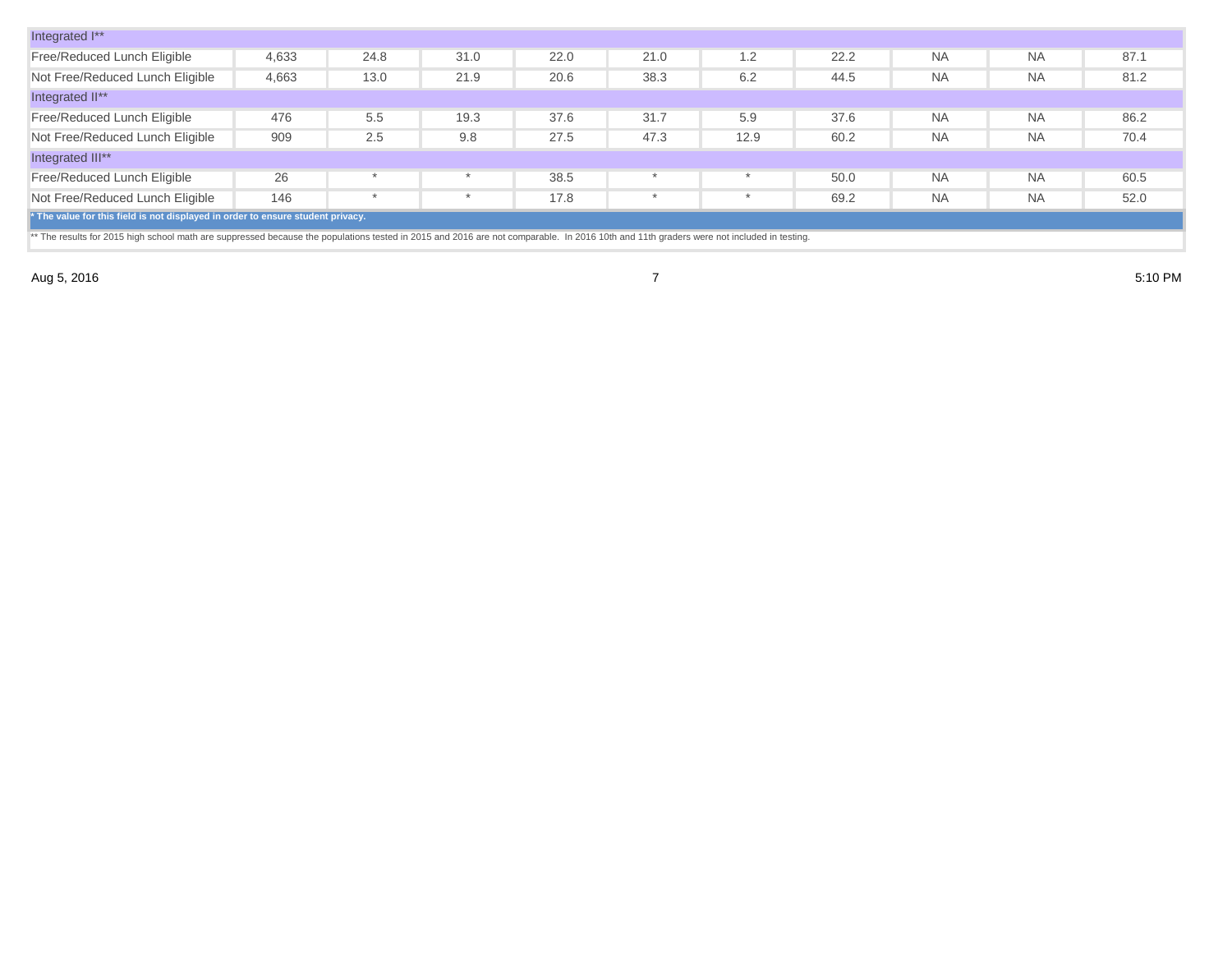|                                                                             | <b>CMAS PARCC Spring 2016 Achievement Results</b> |                              |                                                               |                                                           |                              |                     |                                        |                                                                                           |        |                                             |  |  |  |
|-----------------------------------------------------------------------------|---------------------------------------------------|------------------------------|---------------------------------------------------------------|-----------------------------------------------------------|------------------------------|---------------------|----------------------------------------|-------------------------------------------------------------------------------------------|--------|---------------------------------------------|--|--|--|
| <b>English Language Arts by Special Program</b><br><b>Performance Level</b> |                                                   |                              |                                                               |                                                           |                              |                     |                                        |                                                                                           |        |                                             |  |  |  |
|                                                                             |                                                   |                              |                                                               |                                                           |                              |                     |                                        |                                                                                           |        |                                             |  |  |  |
| <b>Report Category</b>                                                      | # of Valid<br><b>Scores</b>                       | % Did Not Yet<br><b>Meet</b> | % Partially<br><b>Met</b><br><b>Expectations Expectations</b> | $\frac{9}{6}$<br><b>Approached</b><br><b>Expectations</b> | % Met<br><b>Expectations</b> | <b>Expectations</b> | <b>Exceeded</b><br><b>Expectations</b> | % Exceeded 2016 % Met or 2015 % Met or % Change<br><b>Exceeded</b><br><b>Expectations</b> |        | 2016<br><b>Participation</b><br><b>Rate</b> |  |  |  |
| ELA Grade 03                                                                |                                                   |                              |                                                               |                                                           |                              |                     |                                        |                                                                                           |        |                                             |  |  |  |
| <b>IEP</b>                                                                  | 6,043                                             | 62.6                         | 18.8                                                          | 10.8                                                      | 7.5                          | 0.3                 | 7.8                                    | 8.4                                                                                       | $-0.6$ | 90.4                                        |  |  |  |
| Not IEP                                                                     | 57,342                                            | 14.4                         | 19.4                                                          | 25.7                                                      | 36.8                         | 3.7                 | 40.5                                   | 41.5                                                                                      | $-1.0$ | 96.2                                        |  |  |  |
| Title I                                                                     | 23,668                                            | 29.4                         | 23.9                                                          | 23.3                                                      | 22.0                         | 1.4                 | 23.4                                   | 24.1                                                                                      | $-0.7$ | 97.1                                        |  |  |  |
| Not Title I                                                                 | 39,717                                            | 12.8                         | 16.6                                                          | 24.9                                                      | 41.2                         | 4.6                 | 45.7                                   | 46.7                                                                                      | $-1.0$ | 94.8                                        |  |  |  |
| <b>ELA Grade 04</b>                                                         |                                                   |                              |                                                               |                                                           |                              |                     |                                        |                                                                                           |        |                                             |  |  |  |
| <b>IEP</b>                                                                  | 6,390                                             | 51.8                         | 25.0                                                          | 15.0                                                      | 7.3                          | 0.9                 | 8.2                                    | 8.2                                                                                       | 0.0    | 91.1                                        |  |  |  |
| Not IEP                                                                     | 56.636                                            | 7.5                          | 15.8                                                          | 28.8                                                      | 38.3                         | 9.6                 | 48.0                                   | 45.7                                                                                      | 2.3    | 95.5                                        |  |  |  |
| Title I                                                                     | 23,507                                            | 18.9                         | 23.0                                                          | 29.8                                                      | 24.7                         | 3.6                 | 28.3                                   | 26.1                                                                                      | 2.2    | 97.3                                        |  |  |  |
| Not Title I                                                                 | 39,519                                            | 7.9                          | 13.0                                                          | 25.9                                                      | 41.4                         | 11.8                | 53.2                                   | 51.7                                                                                      | 1.5    | 93.7                                        |  |  |  |
| <b>ELA Grade 05</b>                                                         |                                                   |                              |                                                               |                                                           |                              |                     |                                        |                                                                                           |        |                                             |  |  |  |
| <b>IEP</b>                                                                  | 6,455                                             | 46.9                         | 31.7                                                          | 14.9                                                      | 6.3                          | 0.2                 | 6.5                                    | 6.7                                                                                       | $-0.2$ | 90.4                                        |  |  |  |
| Not IEP                                                                     | 55,529                                            | 6.6                          | 18.4                                                          | 29.8                                                      | 41.6                         | 3.6                 | 45.2                                   | 44.6                                                                                      | 0.6    | 94.6                                        |  |  |  |
| Title I                                                                     | 22,514                                            | 17.5                         | 27.5                                                          | 29.1                                                      | 24.8                         | 1.1                 | 25.9                                   | 24.6                                                                                      | 1.3    | 96.7                                        |  |  |  |
| Not Title I                                                                 | 39,470                                            | 7.0                          | 15.4                                                          | 27.8                                                      | 45.5                         | 4.4                 | 49.9                                   | 49.9                                                                                      | 0.0    | 92.7                                        |  |  |  |
| <b>ELA Grade 06</b>                                                         |                                                   |                              |                                                               |                                                           |                              |                     |                                        |                                                                                           |        |                                             |  |  |  |
| <b>IEP</b>                                                                  | 6,093                                             | 48.8                         | 30.9                                                          | 15.2                                                      | 4.8                          | 0.3                 | 5.1                                    | 5.6                                                                                       | $-0.5$ | 88.5                                        |  |  |  |
| Not IEP                                                                     | 53,975                                            | 7.8                          | 18.4                                                          | 31.6                                                      | 35.7                         | 6.4                 | 42.1                                   | 43.0                                                                                      | $-0.9$ | 92.0                                        |  |  |  |
| Title I                                                                     | 12,741                                            | 21.5                         | 27.4                                                          | 30.4                                                      | 19.0                         | 1.8                 | 20.7                                   | 22.1                                                                                      | $-1.4$ | 96.8                                        |  |  |  |
| Not Title I                                                                 | 47,327                                            | 9.4                          | 17.6                                                          | 29.9                                                      | 36.2                         | 6.9                 | 43.1                                   | 43.6                                                                                      | $-0.5$ | 90.3                                        |  |  |  |
| ELA Grade 07                                                                |                                                   |                              |                                                               |                                                           |                              |                     |                                        |                                                                                           |        |                                             |  |  |  |
| <b>IEP</b>                                                                  | 5,774                                             | 55.0                         | 27.2                                                          | 12.7                                                      | 4.4                          | 0.7                 | 5.1                                    | 6.1                                                                                       | $-1.0$ | 86.2                                        |  |  |  |
| Not IEP                                                                     | 52,313                                            | 10.2                         | 17.5                                                          | 27.3                                                      | 32.5                         | 12.5                | 45.0                                   | 45.0                                                                                      | 0.0    | 88.3                                        |  |  |  |
| Title I                                                                     | 11,452                                            | 26.4                         | 24.9                                                          | 25.1                                                      | 19.2                         | 4.4                 | 23.6                                   | 21.6                                                                                      | 2.0    | 96.5                                        |  |  |  |
| Not Title I                                                                 | 46,635                                            | 11.8                         | 16.9                                                          | 26.0                                                      | 32.2                         | 13.1                | 45.3                                   | 45.4                                                                                      | $-0.1$ | 86.2                                        |  |  |  |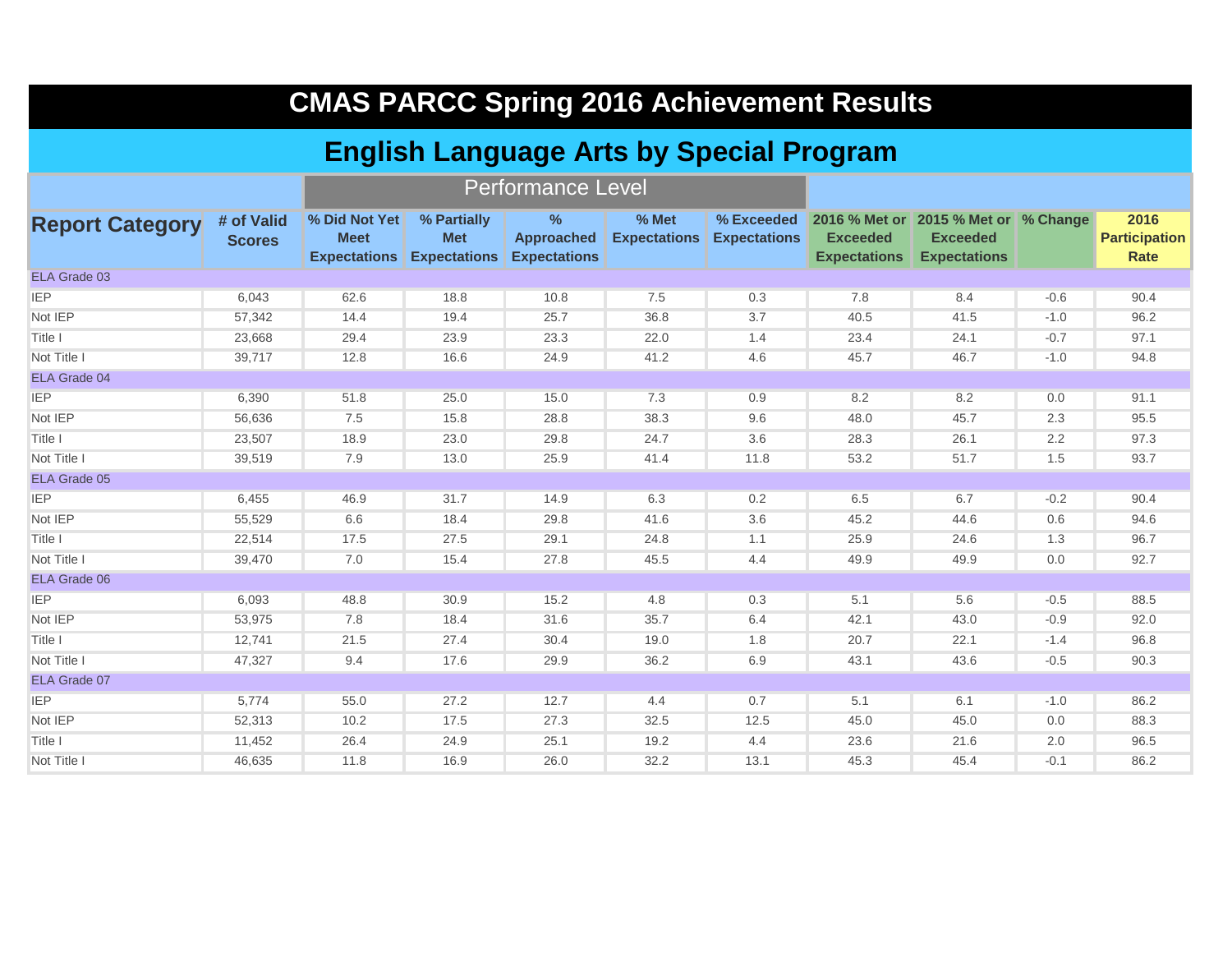| ELA Grade 08 |        |      |      |      |      |     |      |      |        |      |
|--------------|--------|------|------|------|------|-----|------|------|--------|------|
| <b>IEP</b>   | 5,163  | 53.7 | 27.2 | 13.2 | 5.4  | 0.5 | 5.9  | 6.2  | $-0.3$ | 82.7 |
| Not IEP      | 48,741 | 10.7 | 17.4 | 26.4 | 37.0 | 8.4 | 45.4 | 44.8 | 0.6    | 83.5 |
| Title I      | 10,927 | 25.4 | 23.7 | 25.0 | 22.9 | 3.0 | 25.9 | 22.3 | 3.6    | 95.6 |
| Not Title I  | 42,977 | 12.2 | 17.0 | 25.2 | 36.8 | 8.8 | 45.6 | 45.4 | 0.2    | 80.8 |
| ELA Grade 09 |        |      |      |      |      |     |      |      |        |      |
| <b>IEP</b>   | 4,429  | 53.4 | 29.6 | 12.2 | 4.5  | 0.3 | 4.8  | 6.1  | $-1.3$ | 74.8 |
| Not IEP      | 44,007 | 13.1 | 19.2 | 27.3 | 32.8 | 7.6 | 40.4 | 41.0 | $-0.6$ | 73.8 |
| Title I      | 5,540  | 25.9 | 24.8 | 24.8 | 20.8 | 3.8 | 24.5 | 24.2 | 0.3    | 91.2 |
| Not Title I  | 42,896 | 15.6 | 19.5 | 26.0 | 31.5 | 7.3 | 38.8 | 39.3 | $-0.5$ | 72.1 |

Aug 5, 2016

 $8$  5:10 PM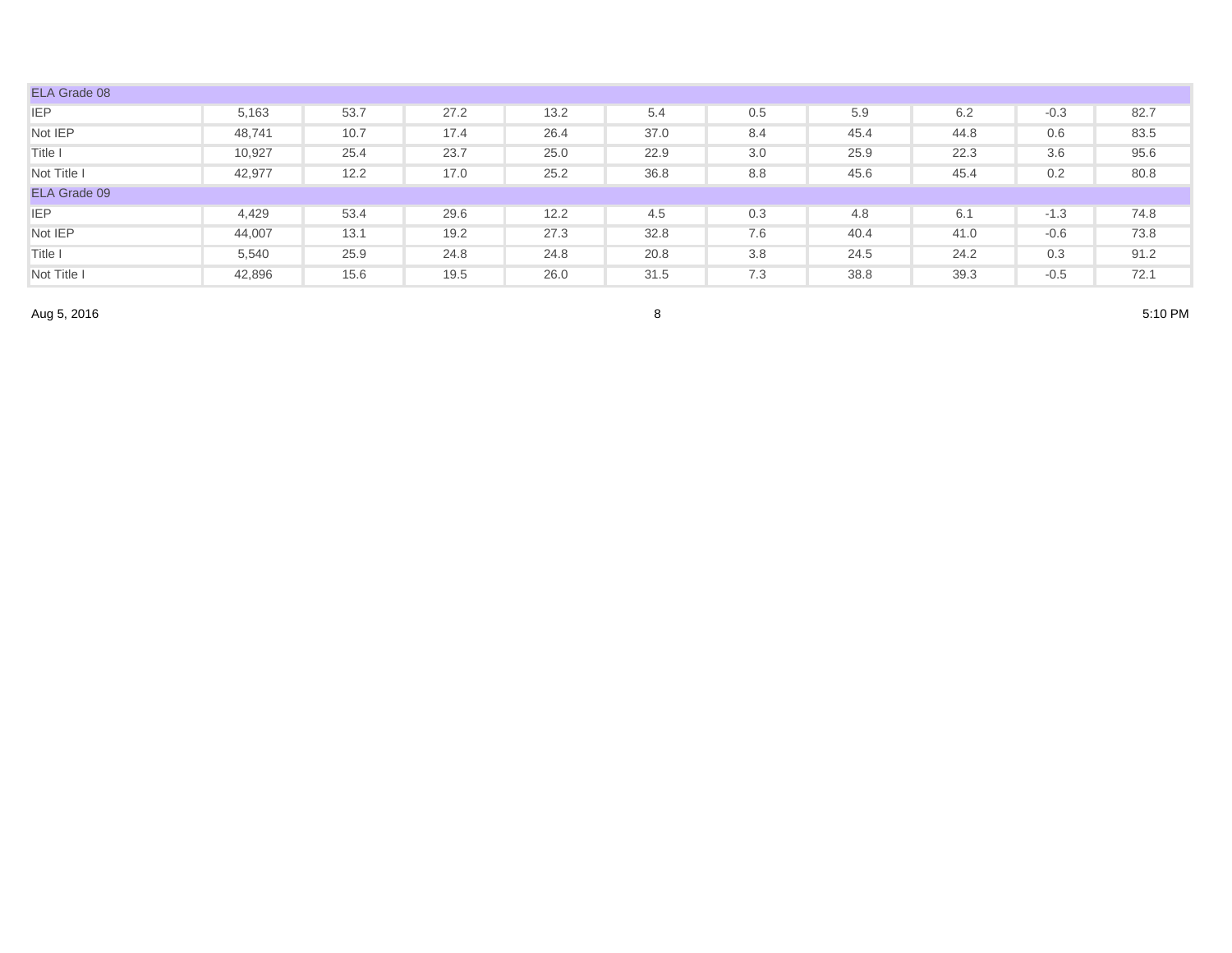|                        | <b>CMAS PARCC Spring 2016 Achievement Results</b> |                              |                                                                            |                           |       |                                  |                                                                    |                                                     |        |                                      |  |  |  |
|------------------------|---------------------------------------------------|------------------------------|----------------------------------------------------------------------------|---------------------------|-------|----------------------------------|--------------------------------------------------------------------|-----------------------------------------------------|--------|--------------------------------------|--|--|--|
|                        |                                                   |                              | <b>Mathematics by Special Program</b>                                      |                           |       |                                  |                                                                    |                                                     |        |                                      |  |  |  |
|                        |                                                   |                              |                                                                            | <b>Performance Level</b>  |       |                                  |                                                                    |                                                     |        |                                      |  |  |  |
| <b>Report Category</b> | # of Valid<br><b>Scores</b>                       | % Did Not Yet<br><b>Meet</b> | % Partially<br><b>Met</b><br><b>Expectations Expectations Expectations</b> | $\%$<br><b>Approached</b> | % Met | <b>Expectations Expectations</b> | % Exceeded 2016 % Met or 2015 % Met or % Change<br><b>Exceeded</b> | <b>Exceeded</b><br><b>Expectations Expectations</b> |        | 2016<br><b>Participation</b><br>Rate |  |  |  |
| Math Grade 03          |                                                   |                              |                                                                            |                           |       |                                  |                                                                    |                                                     |        |                                      |  |  |  |
| <b>IEP</b>             | 6,211                                             | 49.0                         | 25.2                                                                       | 15.4                      | 9.2   | 1.2                              | 10.4                                                               | 9.9                                                 | 0.5    | 91.5                                 |  |  |  |
| Not IEP                | 58,806                                            | 11.2                         | 20.0                                                                       | 26.8                      | 34.2  | 7.7                              | 41.9                                                               | 39.7                                                | 2.2    | 96.5                                 |  |  |  |
| Title I                | 25,156                                            | 23.0                         | 26.6                                                                       | 26.2                      | 21.3  | 2.8                              | 24.1                                                               | 22.7                                                | 1.4    | 97.7                                 |  |  |  |
| Not Title I            | 39,861                                            | 9.7                          | 16.7                                                                       | 25.4                      | 38.5  | 9.7                              | 48.2                                                               | 45.6                                                | 2.6    | 95.0                                 |  |  |  |
| Math Grade 04          |                                                   |                              |                                                                            |                           |       |                                  |                                                                    |                                                     |        |                                      |  |  |  |
| <b>IEP</b>             | 6,462                                             | 49.0                         | 30.2                                                                       | 13.3                      | 7.1   | 0.3                              | 7.4                                                                | 6.6                                                 | 0.8    | 91.6                                 |  |  |  |
| Not IEP                | 57,151                                            | 11.6                         | 23.8                                                                       | 28.4                      | 33.6  | 2.6                              | 36.3                                                               | 32.9                                                | 3.4    | 95.7                                 |  |  |  |
| Title I                | 23,998                                            | 24.4                         | 31.7                                                                       | 25.2                      | 18.1  | 0.6                              | 18.7                                                               | 16.9                                                | 1.8    | 97.6                                 |  |  |  |
| Not Title I            | 39,615                                            | 9.9                          | 20.0                                                                       | 27.9                      | 38.7  | 3.5                              | 42.2                                                               | 38.7                                                | 3.5    | 93.9                                 |  |  |  |
| Math Grade 05          |                                                   |                              |                                                                            |                           |       |                                  |                                                                    |                                                     |        |                                      |  |  |  |
| <b>IEP</b>             | 6,536                                             | 48.2                         | 31.4                                                                       | 13.7                      | 6.0   | 0.6                              | 6.6                                                                | 5.7                                                 | 0.9    | 91.4                                 |  |  |  |
| Not IEP                | 55,570                                            | 9.3                          | 22.8                                                                       | 30.4                      | 32.7  | 4.8                              | 37.5                                                               | 33.0                                                | 4.5    | 94.7                                 |  |  |  |
| Title I                | 22,602                                            | 21.5                         | 31.0                                                                       | 28.4                      | 18.0  | 1.2                              | 19.1                                                               | 17.0                                                | 2.1    | 97.1                                 |  |  |  |
| Not Title I            | 39,504                                            | 8.8                          | 19.5                                                                       | 28.9                      | 36.7  | 6.2                              | 42.9                                                               | 37.8                                                | 5.1    | 92.8                                 |  |  |  |
| Math Grade 06          |                                                   |                              |                                                                            |                           |       |                                  |                                                                    |                                                     |        |                                      |  |  |  |
| <b>IEP</b>             | 6.171                                             | 52.5                         | 31.0                                                                       | 11.8                      | 4.4   | 0.3                              | 4.7                                                                | 5.3                                                 | $-0.6$ | 89.5                                 |  |  |  |
| Not IEP                | 54,177                                            | 10.1                         | 24.4                                                                       | 31.5                      | 29.7  | 4.4                              | 34.0                                                               | 34.8                                                | $-0.8$ | 92.2                                 |  |  |  |
| Title I                | 12,904                                            | 25.8                         | 34.4                                                                       | 26.3                      | 12.8  | 0.8                              | 13.5                                                               | 15.5                                                | $-2.0$ | 97.4                                 |  |  |  |
| Not Title I            | 47,444                                            | 11.3                         | 22.6                                                                       | 30.3                      | 31.0  | 4.8                              | 35.8                                                               | 35.9                                                | $-0.1$ | 90.5                                 |  |  |  |
| Math Grade 07          |                                                   |                              |                                                                            |                           |       |                                  |                                                                    |                                                     |        |                                      |  |  |  |
| <b>IEP</b>             | 5.784                                             | 45.5                         | 38.2                                                                       | 12.3                      | 3.7   | 0.2                              | 3.9                                                                | 4.7                                                 | $-0.8$ | 86.8                                 |  |  |  |
| Not IEP                | 49,830                                            | 8.9                          | 26.5                                                                       | 35.8                      | 26.7  | 2.1                              | 28.8                                                               | 30.1                                                | $-1.3$ | 88.4                                 |  |  |  |
| Title I                | 11,463                                            | 22.3                         | 36.1                                                                       | 28.8                      | 12.1  | 0.6                              | 12.7                                                               | 12.1                                                | 0.6    | 96.8                                 |  |  |  |
| Not Title I            | 44,151                                            | 10.3                         | 25.5                                                                       | 34.5                      | 27.5  | 2.3                              | 29.8                                                               | 31.0                                                | $-1.2$ | 86.3                                 |  |  |  |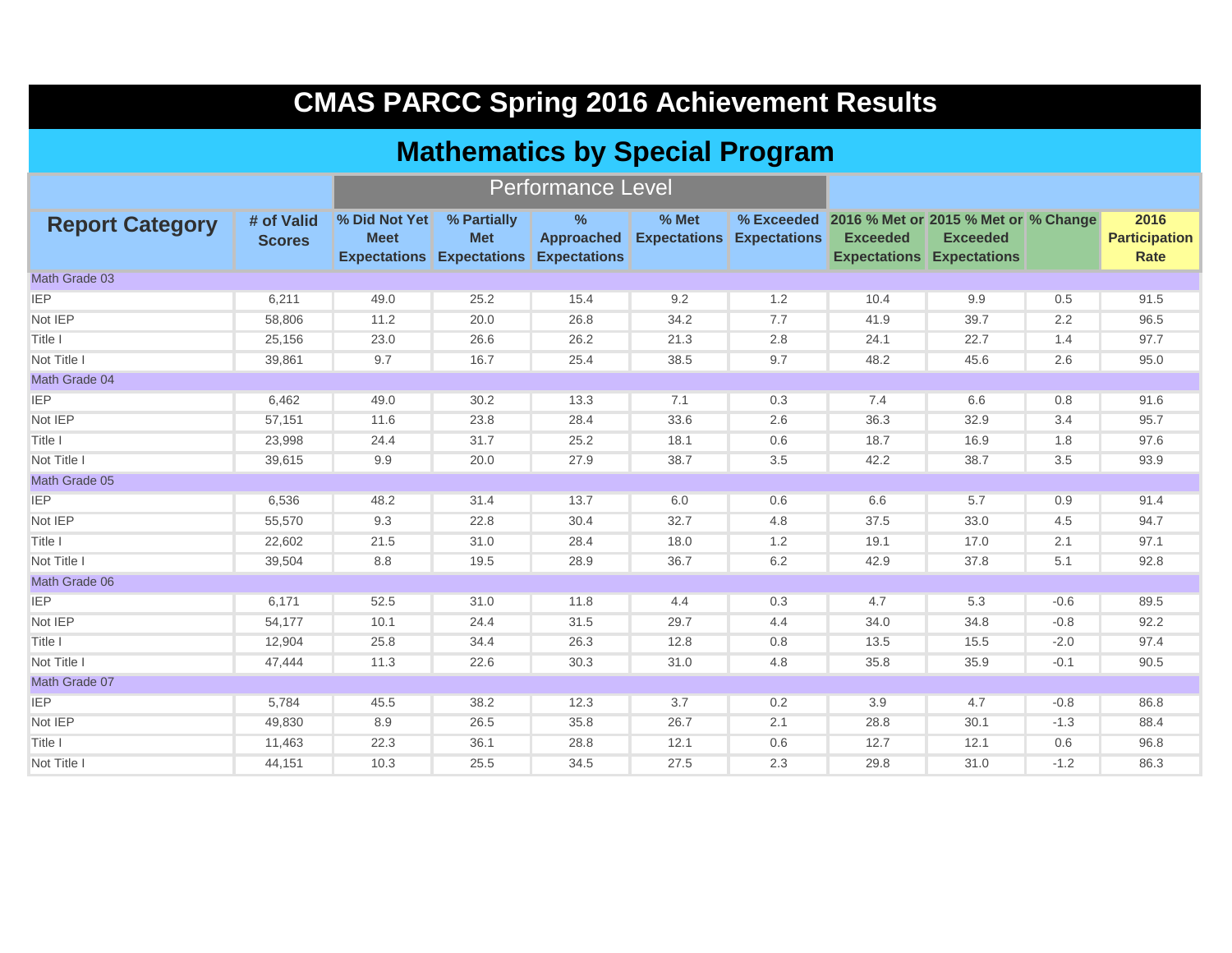| Math Grade 08                                                                   |        |            |            |          |            |          |         |            |           |          |
|---------------------------------------------------------------------------------|--------|------------|------------|----------|------------|----------|---------|------------|-----------|----------|
| <b>IEP</b>                                                                      | 5,058  | 62.5       | 25.1       | 8.8      | 3.4        | 0.1      | 3.6     | 4.3        | $-0.7$    | 83.4     |
| Not IEP                                                                         | 36,266 | 22.7       | 28.9       | 25.6     | 21.1       | 1.7      | 22.8    | 21.1       | 1.7       | 84.1     |
| Title I                                                                         | 10,084 | 37.3       | 30.8       | 19.4     | 11.7       | 0.7      | 12.4    | 12.4       | 0.0       | 95.1     |
| Not Title I                                                                     | 31,240 | 24.4       | 27.7       | 24.9     | 21.2       | 1.7      | 23.0    | 20.9       | 2.1       | 80.9     |
| Algebra I**                                                                     |        |            |            |          |            |          |         |            |           |          |
| <b>IEP</b>                                                                      | 3,588  | 42.8       | 41.3       | 11.6     | 4.0        | 0.3      | 4.3     | <b>NA</b>  | <b>NA</b> | 73.6     |
| Not IEP                                                                         | 35,781 | 12.3       | 24.6       | 27.8     | 33.6       | 1.6      | 35.3    | <b>NA</b>  | <b>NA</b> | 74.6     |
| Title I                                                                         | 4,746  | 23.9       | 36.0       | 25.4     | 14.6       | 0.1      | 14.8    | <b>NA</b>  | <b>NA</b> | 92.6     |
| Not Title I                                                                     | 34,623 | 13.9       | 24.8       | 26.4     | 33.2       | 1.7      | 34.9    | <b>NA</b>  | <b>NA</b> | 72.6     |
| Geometry**                                                                      |        |            |            |          |            |          |         |            |           |          |
| <b>IEP</b>                                                                      | 91     | 12.1       | 24.2       | 26.4     | 31.9       | 5.5      | 37.4    | <b>NA</b>  | <b>NA</b> | 67.9     |
| Not IEP                                                                         | 10,691 | 1.0        | 7.7        | 32.3     | 53.1       | 5.9      | 59.0    | <b>NA</b>  | <b>NA</b> | 73.0     |
| Title I                                                                         | 694    | 6.3        | 21.3       | 43.5     | $\star$    | $\star$  | 28.8    | <b>NA</b>  | <b>NA</b> | 90.0     |
| Not Title I                                                                     | 10,088 | 0.8        | 6.9        | 31.4     | $\star$    | $\ast$   | 60.9    | <b>NA</b>  | <b>NA</b> | 72.0     |
| Algebra II**                                                                    |        |            |            |          |            |          |         |            |           |          |
| <b>IEP</b>                                                                      | < 16   | $\star$    | $^{\star}$ | $\star$  | $^{\star}$ | $\star$  | $\star$ | $^{\star}$ | $\star$   | $^\star$ |
| Not IEP                                                                         | 2,370  | $\star$    | $^\star$   | $\star$  | $^\star$   | $\star$  | $\ast$  | $\star$    | $\star$   | $^\star$ |
| Title I                                                                         | 37     | $^\star$   | 13.5       | 29.7     | $\star$    | $\ast$   | 48.6    | <b>NA</b>  | <b>NA</b> | 90.2     |
| Not Title I                                                                     | 2,346  | $\star$    | 7.2        | 19.2     | $\star$    | $\ast$   | 71.3    | <b>NA</b>  | <b>NA</b> | 67.7     |
| Integrated I**                                                                  |        |            |            |          |            |          |         |            |           |          |
| <b>IEP</b>                                                                      | 874    | 47.3       | 36.3       | 11.4     | $\star$    | $\star$  | 5.0     | <b>NA</b>  | <b>NA</b> | 79.2     |
| Not IEP                                                                         | 8,422  | 15.9       | 25.4       | 22.3     | $^\star$   | $^\ast$  | 36.3    | <b>NA</b>  | <b>NA</b> | 84.6     |
| Title I                                                                         | 951    | 10.8       | 20.5       | 21.5     | 44.1       | 3.2      | 47.2    | <b>NA</b>  | <b>NA</b> | 95.0     |
| Not Title I                                                                     | 8,345  | 19.8       | 27.1       | 21.3     | 28.0       | 3.8      | 31.8    | <b>NA</b>  | <b>NA</b> | 83.0     |
| Integrated II**                                                                 |        |            |            |          |            |          |         |            |           |          |
| <b>IEP</b>                                                                      | < 16   | $^\star$   | $\ast$     | $\ast$   | $\star$    | $\ast$   | $\star$ | $\ast$     | $\star$   | $\ast$   |
| Not IEP                                                                         | 1,370  | $^{\star}$ | $\star$    | $^\star$ | $^\star$   | $\ast$   | $\star$ | $^{\star}$ | $\ast$    | $^\star$ |
| Title I                                                                         | 43     | $\ast$     | $\star$    | 32.6     | 30.2       | 23.3     | 53.5    | <b>NA</b>  | <b>NA</b> | 100.0    |
| Not Title I                                                                     | 1,342  | $\star$    | $\ast$     | 30.9     | 42.3       | 10.1     | 52.4    | <b>NA</b>  | <b>NA</b> | 74.5     |
| Integrated III**                                                                |        |            |            |          |            |          |         |            |           |          |
| <b>IEP</b>                                                                      | < 16   | $\ast$     | $\star$    | $\star$  | $\star$    | $^\star$ | $\star$ | $\star$    | $\star$   | $\star$  |
| Not IEP                                                                         | 172    | $\ast$     | $\star$    | $^\star$ | $^\star$   | $\star$  | $\ast$  | $^{\star}$ | $^{\ast}$ | $\star$  |
| Not Title I                                                                     | 172    | 4.1        | 8.7        | 20.9     | 58.1       | 8.1      | 66.3    | <b>NA</b>  | <b>NA</b> | 53.1     |
| * The value for this field is not displayed in order to ensure student privacy. |        |            |            |          |            |          |         |            |           |          |

\*\* The results for 2015 high school math are suppressed because the populations tested in 2015 and 2016 are not comparable. In 2016 10th and 11th graders were not included in testing.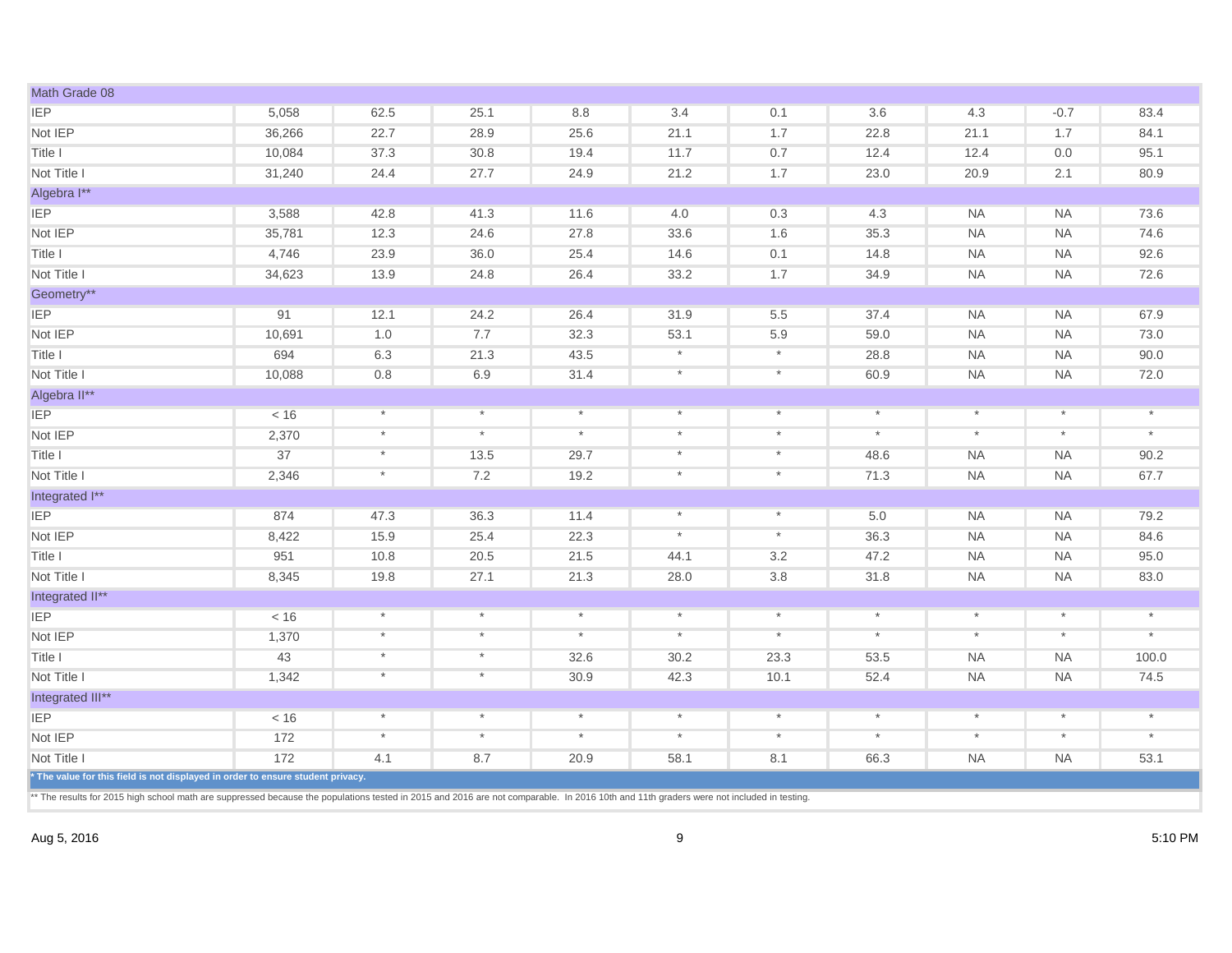| <b>CMAS PARCC Spring 2016 Achievement Results</b>                               |                             |                                                |                                                                            |                          |                              |                                   |                           |                                                               |          |                                      |  |
|---------------------------------------------------------------------------------|-----------------------------|------------------------------------------------|----------------------------------------------------------------------------|--------------------------|------------------------------|-----------------------------------|---------------------------|---------------------------------------------------------------|----------|--------------------------------------|--|
|                                                                                 |                             | <b>English Language Arts by Migrant Status</b> |                                                                            |                          |                              |                                   |                           |                                                               |          |                                      |  |
|                                                                                 |                             |                                                |                                                                            | <b>Performance Level</b> |                              |                                   |                           |                                                               |          |                                      |  |
| <b>Report Category</b>                                                          | # of Valid<br><b>Scores</b> | % Did Not Yet<br><b>Meet</b>                   | % Partially<br><b>Met</b><br><b>Expectations Expectations Expectations</b> | ℅<br><b>Approached</b>   | % Met<br><b>Expectations</b> | % Exceeded<br><b>Expectations</b> | 2016 % Met<br>or Exceeded | 2015 % Met<br>or Exceeded<br><b>Expectations Expectations</b> | % Change | 2016<br><b>Participation</b><br>Rate |  |
| ELA Grade 03                                                                    |                             |                                                |                                                                            |                          |                              |                                   |                           |                                                               |          |                                      |  |
| Migrant                                                                         | 229                         | 48.0                                           | 24.5                                                                       | 18.3                     | $\star$                      | $\ast$                            | 9.2                       | 12.6                                                          | $-3.4$   | 97.4                                 |  |
| Not Migrant                                                                     | 63,156                      | 18.9                                           | 19.3                                                                       | 24.3                     | $\star$                      | $\ast$                            | 37.5                      | 38.3                                                          | $-0.8$   | 95.6                                 |  |
| ELA Grade 04                                                                    |                             |                                                |                                                                            |                          |                              |                                   |                           |                                                               |          |                                      |  |
| Migrant                                                                         | 223                         | 30.5                                           | 26.9                                                                       | 22.9                     | $\star$                      | $\star$                           | 19.7                      | 16.5                                                          | 3.2      | 97.8                                 |  |
| Not Migrant                                                                     | 62,803                      | 11.9                                           | 16.7                                                                       | 27.4                     | $\star$                      | $\star$                           | 44.0                      | 41.8                                                          | 2.2      | 95.0                                 |  |
| ELA Grade 05                                                                    |                             |                                                |                                                                            |                          |                              |                                   |                           |                                                               |          |                                      |  |
| Migrant                                                                         | 211                         | 29.4                                           | 34.6                                                                       | 25.1                     | $\star$                      | $^\star$                          | 10.9                      | 12.8                                                          | $-1.9$   | 96.3                                 |  |
| Not Migrant                                                                     | 61,773                      | 10.7                                           | 19.7                                                                       | 28.2                     | $^\star$                     | $\star$                           | 41.3                      | 40.6                                                          | 0.7      | 94.1                                 |  |
| <b>ELA Grade 06</b>                                                             |                             |                                                |                                                                            |                          |                              |                                   |                           |                                                               |          |                                      |  |
| Migrant                                                                         | 189                         | 34.4                                           | 37.6                                                                       | 17.5                     | $\star$                      | $\star$                           | 10.6                      | 6.0                                                           | 4.6      | 94.0                                 |  |
| Not Migrant                                                                     | 59,879                      | 11.9                                           | 19.6                                                                       | 30.0                     | $\star$                      | $^\star$                          | 38.4                      | 39.2                                                          | $-0.8$   | 91.6                                 |  |
| ELA Grade 07                                                                    |                             |                                                |                                                                            |                          |                              |                                   |                           |                                                               |          |                                      |  |
| Migrant                                                                         | 209                         | 34.9                                           | 25.8                                                                       | 27.8                     | 9.6                          | 1.9                               | 11.5                      | 13.2                                                          | $-1.7$   | 95.9                                 |  |
| Not Migrant                                                                     | 57,878                      | 14.6                                           | 18.5                                                                       | 25.8                     | 29.7                         | 11.4                              | 41.1                      | 41.1                                                          | 0.0      | 88.0                                 |  |
| ELA Grade 08                                                                    |                             |                                                |                                                                            |                          |                              |                                   |                           |                                                               |          |                                      |  |
| Migrant                                                                         | 182                         | 45.6                                           | 22.0                                                                       | 20.9                     | $\star$                      | $\ast$                            | 11.5                      | 16.1                                                          | $-4.6$   | 94.8                                 |  |
| Not Migrant                                                                     | 53,722                      | 14.8                                           | 18.3                                                                       | 25.2                     | $\star$                      | $\star$                           | 41.7                      | 41.0                                                          | 0.7      | 83.4                                 |  |
| <b>ELA Grade 09</b>                                                             |                             |                                                |                                                                            |                          |                              |                                   |                           |                                                               |          |                                      |  |
| Migrant                                                                         | 206                         | 42.7                                           | 29.6                                                                       | 17.5                     | $\star$                      | $\star$                           | 10.2                      | 9.7                                                           | 0.5      | 90.7                                 |  |
| Not Migrant                                                                     | 48,230                      | 16.7                                           | 20.1                                                                       | 25.9                     | $\star$                      | $^\ast$                           | 37.3                      | 37.8                                                          | $-0.5$   | 73.8                                 |  |
| * The value for this field is not displayed in order to ensure student privacy. |                             |                                                |                                                                            |                          |                              |                                   |                           |                                                               |          |                                      |  |

Aug 5, 2016 10 5:10 PM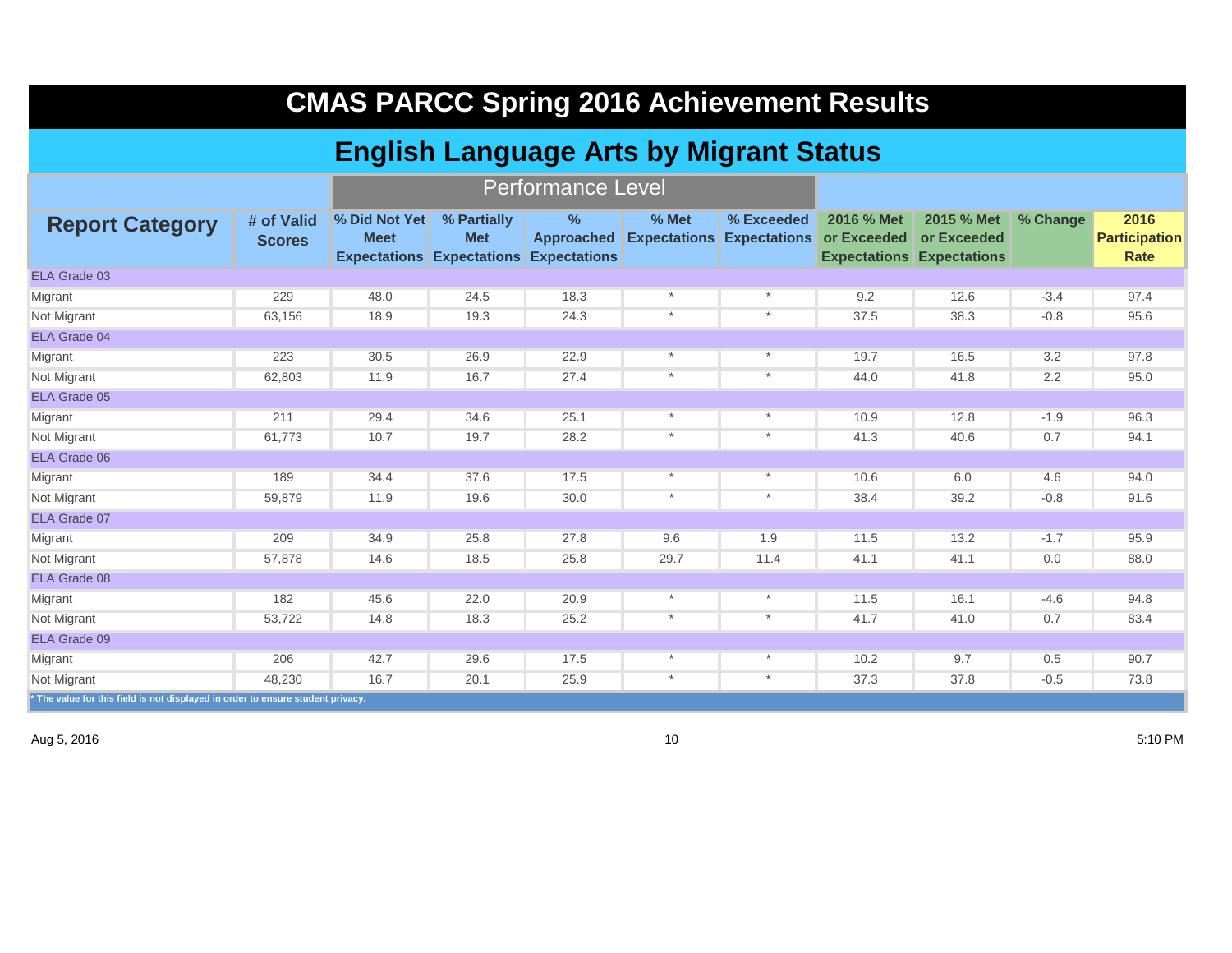# **CMAS PARCC Spring 2016 Achievement Results**

#### **Mathematics by Migrant Status**

|                        |                             |                              |                           | <b>Performance Level</b>                                       |                                                      |          |                                                                                               |                 |           |                                      |
|------------------------|-----------------------------|------------------------------|---------------------------|----------------------------------------------------------------|------------------------------------------------------|----------|-----------------------------------------------------------------------------------------------|-----------------|-----------|--------------------------------------|
| <b>Report Category</b> | # of Valid<br><b>Scores</b> | % Did Not<br><b>Yet Meet</b> | % Partially<br><b>Met</b> | $\frac{9}{6}$<br><b>Expectations Expectations Expectations</b> | % Met<br><b>Approached Expectations Expectations</b> |          | % Exceeded 2016 % Met or 2015 % Met or<br><b>Exceeded</b><br><b>Expectations Expectations</b> | <b>Exceeded</b> | % Change  | 2016<br><b>Participation</b><br>Rate |
| Math Grade 03          |                             |                              |                           |                                                                |                                                      |          |                                                                                               |                 |           |                                      |
| Migrant                | 242                         | 38.0                         | 25.2                      | 26.4                                                           | $\star$                                              | $^\star$ | 10.3                                                                                          | 15.5            | $-5.2$    | 98.4                                 |
| Not Migrant            | 64,775                      | 14.8                         | 20.5                      | 25.7                                                           | $\star$                                              | $\star$  | 39.0                                                                                          | 36.8            | 2.2       | 96.0                                 |
| Math Grade 04          |                             |                              |                           |                                                                |                                                      |          |                                                                                               |                 |           |                                      |
| Migrant                | 229                         | 32.3                         | 29.7                      | 22.7                                                           | $\star$                                              | $\star$  | 15.3                                                                                          | 7.4             | 7.9       | 97.9                                 |
| Not Migrant            | 63,384                      | 15.3                         | 24.4                      | 26.9                                                           | $\star$                                              | $\star$  | 33.4                                                                                          | 30.2            | 3.2       | 95.2                                 |
| Math Grade 05          |                             |                              |                           |                                                                |                                                      |          |                                                                                               |                 |           |                                      |
| Migrant                | 212                         | 30.2                         | 35.8                      | 26.9                                                           | $\star$                                              | $\star$  | 7.1                                                                                           | 6.8             | 0.3       | 97.2                                 |
| Not Migrant            | 61,894                      | 13.3                         | 23.6                      | 28.7                                                           | $\star$                                              | $\star$  | 34.3                                                                                          | 30.1            | 4.2       | 94.3                                 |
| Math Grade 06          |                             |                              |                           |                                                                |                                                      |          |                                                                                               |                 |           |                                      |
| Migrant                | 193                         | 42.5                         | 38.9                      | 16.1                                                           | $\star$                                              | $\star$  | 2.6                                                                                           | 8.3             | $-5.7$    | 96.0                                 |
| Not Migrant            | 60,155                      | 14.3                         | 25.1                      | 29.5                                                           | $\star$                                              | $\star$  | 31.1                                                                                          | 31.8            | $-0.7$    | 91.9                                 |
| Math Grade 07          |                             |                              |                           |                                                                |                                                      |          |                                                                                               |                 |           |                                      |
| Migrant                | 210                         | 24.8                         | 43.3                      | 25.2                                                           | $\ast$                                               | $\ast$   | 6.7                                                                                           | 5.4             | 1.3       | 96.8                                 |
| Not Migrant            | 55,404                      | 12.7                         | 27.6                      | 33.3                                                           | $\star$                                              | $\ast$   | 26.3                                                                                          | 27.5            | $-1.2$    | 88.2                                 |
| Math Grade 08          |                             |                              |                           |                                                                |                                                      |          |                                                                                               |                 |           |                                      |
| Migrant                | 172                         | 57.0                         | 23.3                      | 12.2                                                           | $\star$                                              | $\star$  | 7.6                                                                                           | 5.2             | 2.4       | 94.0                                 |
| Not Migrant            | 41,152                      | 27.5                         | 28.5                      | 23.6                                                           | $\ast$                                               | $\star$  | 20.5                                                                                          | 19.0            | 1.5       | 83.9                                 |
| Algebra I**            |                             |                              |                           |                                                                |                                                      |          |                                                                                               |                 |           |                                      |
| Migrant                | 156                         | 28.8                         | 44.2                      | 21.8                                                           | $^\star$                                             | $\star$  | 5.1                                                                                           | <b>NA</b>       | <b>NA</b> | 91.8                                 |
| Not Migrant            | 39,213                      | 15.0                         | 26.1                      | 26.3                                                           | $\star$                                              | $\star$  | 32.5                                                                                          | <b>NA</b>       | <b>NA</b> | 74.5                                 |
| Geometry**             |                             |                              |                           |                                                                |                                                      |          |                                                                                               |                 |           |                                      |
| Migrant                | < 16                        | $\ast$                       | $\star$                   | $\star$                                                        | $\star$                                              | $\star$  | $\star$                                                                                       | $\star$         | $\star$   | $\star$                              |
| Not Migrant            | 10,773                      | $\star$                      | $\star$                   | $\star$                                                        | $\star$                                              | $\star$  | $^\star$                                                                                      | $\star$         | $\star$   | $\star$                              |
| Algebra II**           |                             |                              |                           |                                                                |                                                      |          |                                                                                               |                 |           |                                      |
| Migrant                | < 16                        | $\star$                      | $\star$                   | $\star$                                                        | $\star$                                              | $\star$  | $\star$                                                                                       | $\ast$          | $\star$   | $^\star$                             |
| Not Migrant            | 2,382                       | $\star$                      | $\star$                   | $\star$                                                        | $\star$                                              | $\star$  | $\star$                                                                                       | $\star$         | $\star$   | $\star$                              |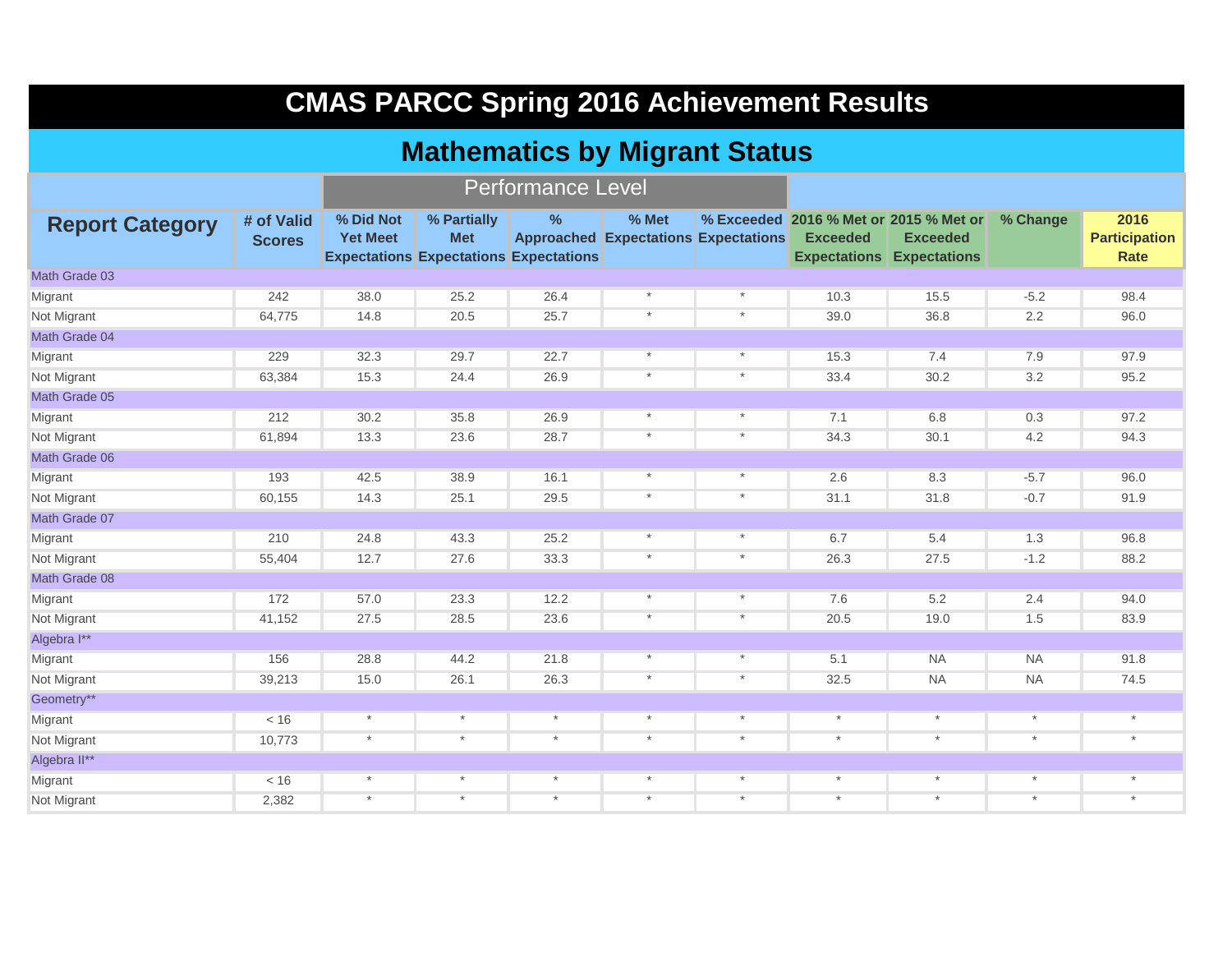| Integrated I**                                                                                                                                                                          |                                                                                    |      |      |  |  |  |  |  |  |         |  |  |  |
|-----------------------------------------------------------------------------------------------------------------------------------------------------------------------------------------|------------------------------------------------------------------------------------|------|------|--|--|--|--|--|--|---------|--|--|--|
| Migrant                                                                                                                                                                                 | 49                                                                                 | 38.8 | 34.7 |  |  |  |  |  |  | 90.7    |  |  |  |
| Not Migrant                                                                                                                                                                             | 9,247                                                                              | 18.8 | 26.4 |  |  |  |  |  |  | 84.0    |  |  |  |
| Integrated II**                                                                                                                                                                         |                                                                                    |      |      |  |  |  |  |  |  |         |  |  |  |
| Migrant                                                                                                                                                                                 | < 16                                                                               |      |      |  |  |  |  |  |  | $\star$ |  |  |  |
| Not Migrant                                                                                                                                                                             | 1,382                                                                              |      |      |  |  |  |  |  |  |         |  |  |  |
| Integrated III**                                                                                                                                                                        |                                                                                    |      |      |  |  |  |  |  |  |         |  |  |  |
| Not Migrant                                                                                                                                                                             | 53.1<br><b>NA</b><br><b>NA</b><br>172<br>66.3<br>8.7<br>20.9<br>58.1<br>8.1<br>4.1 |      |      |  |  |  |  |  |  |         |  |  |  |
| * The value for this field is not displayed in order to ensure student privacy.                                                                                                         |                                                                                    |      |      |  |  |  |  |  |  |         |  |  |  |
| ** The results for 2015 high school math are suppressed because the populations tested in 2015 and 2016 are not comparable. In 2016 10th and 11th graders were not included in testing. |                                                                                    |      |      |  |  |  |  |  |  |         |  |  |  |

Aug 5, 2016 11 5:10 PM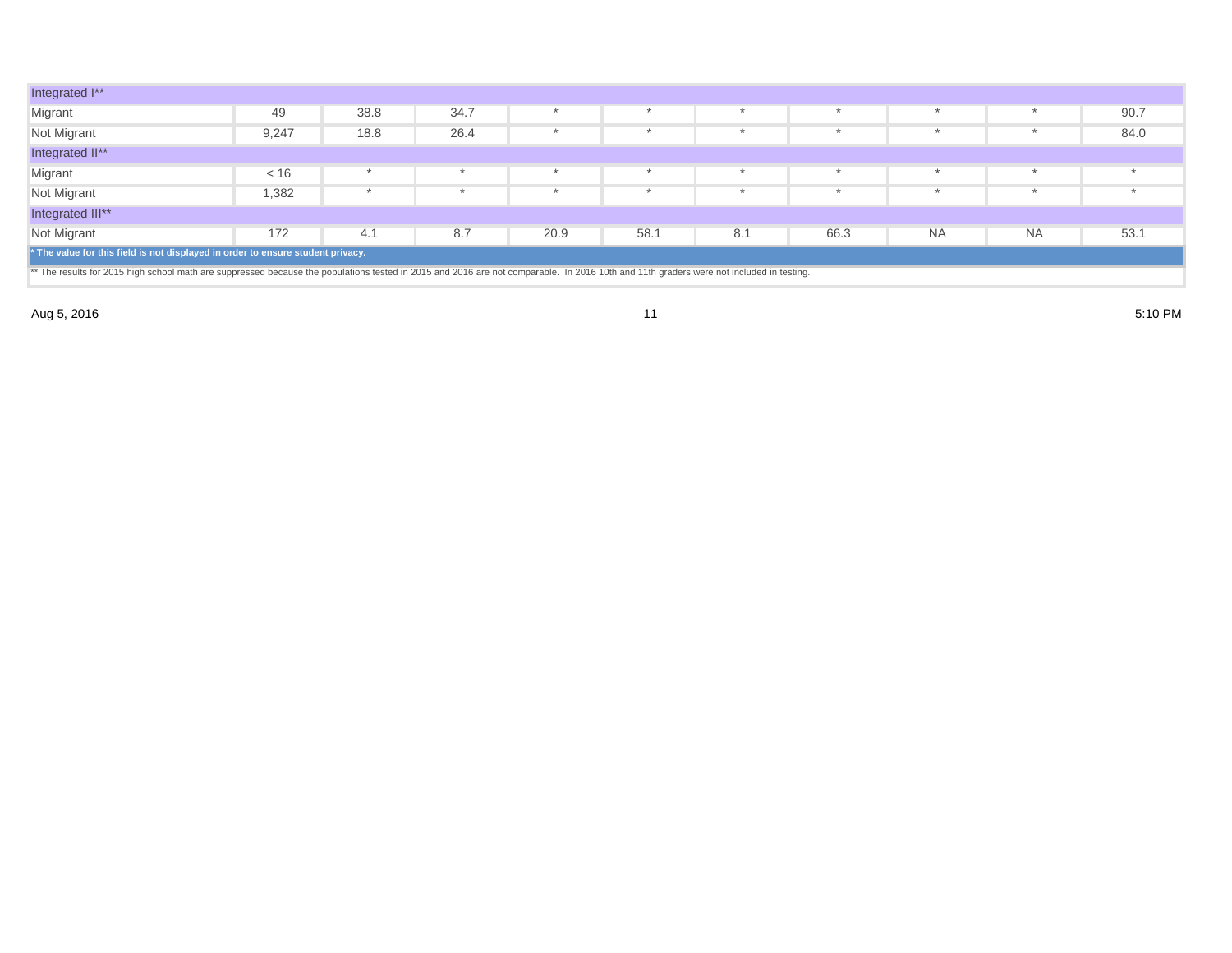| <b>CMAS PARCC Spring 2016 Achievement Results</b> |                             |                                     |                                                               |                                                  |                              |                     |                 |                                                                                                        |        |                                             |  |  |  |
|---------------------------------------------------|-----------------------------|-------------------------------------|---------------------------------------------------------------|--------------------------------------------------|------------------------------|---------------------|-----------------|--------------------------------------------------------------------------------------------------------|--------|---------------------------------------------|--|--|--|
| <b>English Language Arts by Gifted/Talented</b>   |                             |                                     |                                                               |                                                  |                              |                     |                 |                                                                                                        |        |                                             |  |  |  |
|                                                   |                             |                                     |                                                               | <b>Performance Level</b>                         |                              |                     |                 |                                                                                                        |        |                                             |  |  |  |
| <b>Report Category</b>                            | # of Valid<br><b>Scores</b> | <b>% Did Not Yet</b><br><b>Meet</b> | % Partially<br><b>Met</b><br><b>Expectations Expectations</b> | $\%$<br><b>Approached</b><br><b>Expectations</b> | % Met<br><b>Expectations</b> | <b>Expectations</b> | <b>Exceeded</b> | % Exceeded 2016 % Met or 2015 % Met or % Change<br><b>Exceeded</b><br><b>Expectations Expectations</b> |        | 2016<br><b>Participation</b><br><b>Rate</b> |  |  |  |
| ELA Grade 03                                      |                             |                                     |                                                               |                                                  |                              |                     |                 |                                                                                                        |        |                                             |  |  |  |
| Gifted and Telented                               | 4,172                       | 0.8                                 | 2.2                                                           | 10.1                                             | 66.5                         | 20.5                | 86.9            | 89.4                                                                                                   | $-2.5$ | 97.2                                        |  |  |  |
| Not Gifted and Talented                           | 59,213                      | 20.3                                | 20.6                                                          | 25.3                                             | 31.7                         | 2.2                 | 33.9            | 35.0                                                                                                   | $-1.1$ | 95.5                                        |  |  |  |
| ELA Grade 04                                      |                             |                                     |                                                               |                                                  |                              |                     |                 |                                                                                                        |        |                                             |  |  |  |
| Gifted and Telented                               | 4,865                       | 0.3                                 | 1.1                                                           | 6.6                                              | 50.1                         | 41.9                | 92.0            | 88.4                                                                                                   | 3.6    | 96.2                                        |  |  |  |
| Not Gifted and Talented                           | 58,161                      | 12.9                                | 18.0                                                          | 29.1                                             | 33.9                         | 6.0                 | 39.9            | 36.9                                                                                                   | 3.0    | 94.9                                        |  |  |  |
| ELA Grade 05                                      |                             |                                     |                                                               |                                                  |                              |                     |                 |                                                                                                        |        |                                             |  |  |  |
| Gifted and Telented                               | 6,825                       | 0.4                                 | 1.8                                                           | 9.9                                              | 70.5                         | 17.4                | 87.9            | 86.8                                                                                                   | 1.1    | 95.5                                        |  |  |  |
| Not Gifted and Talented                           | 55,159                      | 12.1                                | 22.0                                                          | 30.5                                             | 33.9                         | 1.4                 | 35.4            | 34.5                                                                                                   | 0.9    | 94.0                                        |  |  |  |
| ELA Grade 06                                      |                             |                                     |                                                               |                                                  |                              |                     |                 |                                                                                                        |        |                                             |  |  |  |
| <b>Gifted and Telented</b>                        | 7.366                       | 0.3                                 | 2.2                                                           | 12.6                                             | 58.9                         | 26.0                | 84.9            | 84.7                                                                                                   | 0.2    | 93.6                                        |  |  |  |
| Not Gifted and Talented                           | 52,702                      | 13.6                                | 22.1                                                          | 32.4                                             | 28.9                         | 3.0                 | 31.8            | 32.6                                                                                                   | $-0.8$ | 91.4                                        |  |  |  |
| ELA Grade 07                                      |                             |                                     |                                                               |                                                  |                              |                     |                 |                                                                                                        |        |                                             |  |  |  |
| <b>Gifted and Telented</b>                        | 7,659                       | 0.6                                 | 2.7                                                           | 11.3                                             | 42.9                         | 42.5                | 85.5            | 85.6                                                                                                   | $-0.1$ | 91.4                                        |  |  |  |
| Not Gifted and Talented                           | 50,428                      | 16.8                                | 20.9                                                          | 28.0                                             | 27.7                         | 6.6                 | 34.3            | 34.6                                                                                                   | $-0.3$ | 87.6                                        |  |  |  |
| ELA Grade 08                                      |                             |                                     |                                                               |                                                  |                              |                     |                 |                                                                                                        |        |                                             |  |  |  |
| <b>Gifted and Telented</b>                        | 7,062                       | 0.7                                 | 2.8                                                           | 10.7                                             | 54.8                         | 31.0                | 85.8            | 84.4                                                                                                   | 1.4    | 86.5                                        |  |  |  |
| Not Gifted and Talented                           | 46.842                      | 17.0                                | 20.7                                                          | 27.4                                             | 30.9                         | 4.1                 | 34.9            | 34.5                                                                                                   | 0.4    | 83.0                                        |  |  |  |
| ELA Grade 09                                      |                             |                                     |                                                               |                                                  |                              |                     |                 |                                                                                                        |        |                                             |  |  |  |
| Gifted and Telented                               | 5,906                       | 1.3                                 | 4.0                                                           | 13.0                                             | 53.1                         | 28.6                | 81.7            | 82.3                                                                                                   | $-0.6$ | 76.9                                        |  |  |  |
| Not Gifted and Talented                           | 42,530                      | 19.0                                | 22.4                                                          | 27.7                                             | 27.1                         | 3.9                 | 31.0            | 31.9                                                                                                   | $-0.9$ | 73.5                                        |  |  |  |

Aug 5, 2016 12 5:10 PM

٠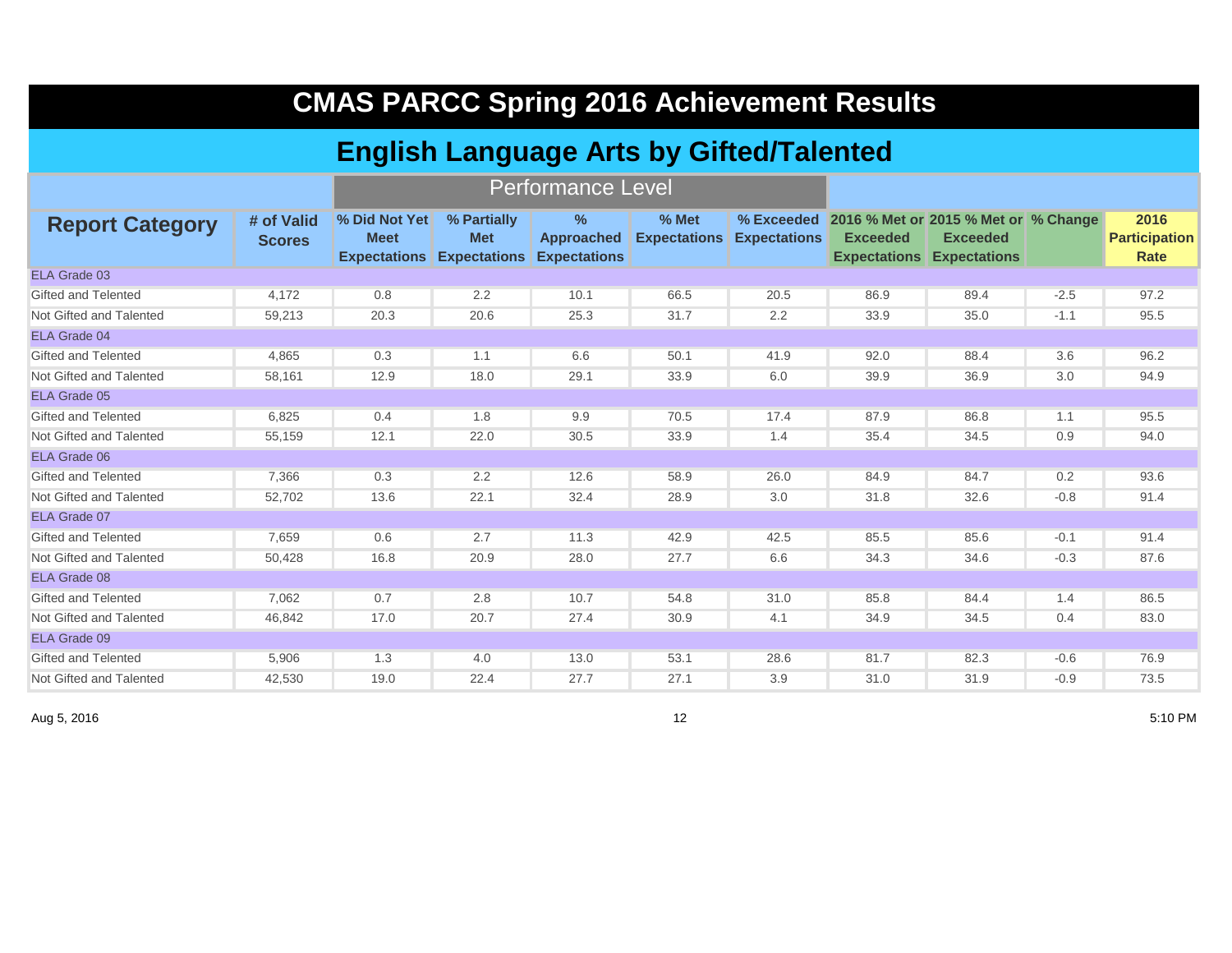## **CMAS PARCC Spring 2016 Achievement Results**

#### **Mathematics by Gifted/Talented**

|                            |                             |                              | Performance Level                                                          |               |                                                      |      |                                        |                                                                                           |           |                                             |
|----------------------------|-----------------------------|------------------------------|----------------------------------------------------------------------------|---------------|------------------------------------------------------|------|----------------------------------------|-------------------------------------------------------------------------------------------|-----------|---------------------------------------------|
| <b>Report Category</b>     | # of Valid<br><b>Scores</b> | % Did Not<br><b>Yet Meet</b> | % Partially<br><b>Met</b><br><b>Expectations Expectations Expectations</b> | $\frac{9}{6}$ | % Met<br><b>Approached Expectations Expectations</b> |      | <b>Exceeded</b><br><b>Expectations</b> | % Exceeded 2016 % Met or 2015 % Met or % Change<br><b>Exceeded</b><br><b>Expectations</b> |           | 2016<br><b>Participation</b><br><b>Rate</b> |
| Math Grade 03              |                             |                              |                                                                            |               |                                                      |      |                                        |                                                                                           |           |                                             |
| <b>Gifted and Telented</b> | 4,195                       | 0.3                          | 1.2                                                                        | 6.0           | 50.0                                                 | 42.5 | 92.5                                   | 91.8                                                                                      | 0.7       | 97.3                                        |
| Not Gifted and Talented    | 60,822                      | 15.8                         | 21.9                                                                       | 27.1          | 30.6                                                 | 4.6  | 35.2                                   | 33.3                                                                                      | 1.9       | 95.9                                        |
| Math Grade 04              |                             |                              |                                                                            |               |                                                      |      |                                        |                                                                                           |           |                                             |
| <b>Gifted and Telented</b> | 4,890                       | 0.3                          | 1.9                                                                        | 7.4           | 71.8                                                 | 18.6 | 90.4                                   | 82.9                                                                                      | 7.5       | 96.4                                        |
| Not Gifted and Talented    | 58,723                      | 16.6                         | 26.3                                                                       | 28.5          | 27.6                                                 | 1.0  | 28.6                                   | 24.8                                                                                      | 3.8       | 95.1                                        |
| Math Grade 05              |                             |                              |                                                                            |               |                                                      |      |                                        |                                                                                           |           |                                             |
| <b>Gifted and Telented</b> | 6,833                       | 0.5                          | 2.5                                                                        | 11.3          | 60.0                                                 | 25.7 | 85.8                                   | 81.2                                                                                      | 4.6       | 95.6                                        |
| Not Gifted and Talented    | 55,273                      | 15.0                         | 26.3                                                                       | 30.8          | 26.2                                                 | 1.7  | 27.9                                   | 23.5                                                                                      | 4.4       | 94.2                                        |
| Math Grade 06              |                             |                              |                                                                            |               |                                                      |      |                                        |                                                                                           |           |                                             |
| <b>Gifted and Telented</b> | 7,392                       | 0.3                          | 2.8                                                                        | 13.0          | 60.9                                                 | 23.1 | 84.0                                   | 83.2                                                                                      | 0.8       | 93.8                                        |
| Not Gifted and Talented    | 52,956                      | 16.4                         | 28.2                                                                       | 31.8          | 22.4                                                 | 1.3  | 23.6                                   | 24.3                                                                                      | $-0.7$    | 91.7                                        |
| Math Grade 07              |                             |                              |                                                                            |               |                                                      |      |                                        |                                                                                           |           |                                             |
| <b>Gifted and Telented</b> | 6,126                       | 0.5                          | 3.5                                                                        | 19.7          | 64.2                                                 | 12.1 | 76.3                                   | 77.2                                                                                      | $-0.9$    | 92.5                                        |
| Not Gifted and Talented    | 49,488                      | 14.2                         | 30.7                                                                       | 35.0          | 19.4                                                 | 0.7  | 20.0                                   | 21.3                                                                                      | $-1.3$    | 87.8                                        |
| Math Grade 08              |                             |                              |                                                                            |               |                                                      |      |                                        |                                                                                           |           |                                             |
| <b>Gifted and Telented</b> | 2,703                       | 2.6                          | 7.7                                                                        | 18.6          | 55.9                                                 | 15.1 | 71.0                                   | 66.9                                                                                      | 4.1       | 88.9                                        |
| Not Gifted and Talented    | 38,621                      | 29.3                         | 29.9                                                                       | 23.9          | 16.3                                                 | 0.5  | 16.9                                   | 15.5                                                                                      | 1.4       | 83.7                                        |
| Algebra I**                |                             |                              |                                                                            |               |                                                      |      |                                        |                                                                                           |           |                                             |
| <b>Gifted and Telented</b> | 5,205                       | 1.2                          | 4.3                                                                        | 13.7          | 72.4                                                 | 8.4  | 80.8                                   | <b>NA</b>                                                                                 | <b>NA</b> | 82.8                                        |
| Not Gifted and Talented    | 34,164                      | 17.2                         | 29.5                                                                       | 28.2          | 24.6                                                 | 0.5  | 25.1                                   | <b>NA</b>                                                                                 | <b>NA</b> | 73.4                                        |
| Geometry**                 |                             |                              |                                                                            |               |                                                      |      |                                        |                                                                                           |           |                                             |
| Gifted and Telented        | 3,684                       | 0.2                          | 2.1                                                                        | 17.8          | 67.2                                                 | 12.7 | 79.9                                   | <b>NA</b>                                                                                 | <b>NA</b> | 78.8                                        |
| Not Gifted and Talented    | 7,098                       | 1.6                          | 10.7                                                                       | 39.7          | 45.5                                                 | 2.4  | 47.9                                   | <b>NA</b>                                                                                 | <b>NA</b> | 70.2                                        |
| Algebra II**               |                             |                              |                                                                            |               |                                                      |      |                                        |                                                                                           |           |                                             |
| Gifted and Telented        | 1.284                       | 1.5                          | 3.9                                                                        | 12.5          | 69.1                                                 | 13.0 | 82.1                                   | <b>NA</b>                                                                                 | <b>NA</b> | 67.6                                        |
| Not Gifted and Talented    | 1.099                       | 3.5                          | 11.3                                                                       | 27.4          | 54.0                                                 | 3.9  | 57.9                                   | <b>NA</b>                                                                                 | <b>NA</b> | 68.4                                        |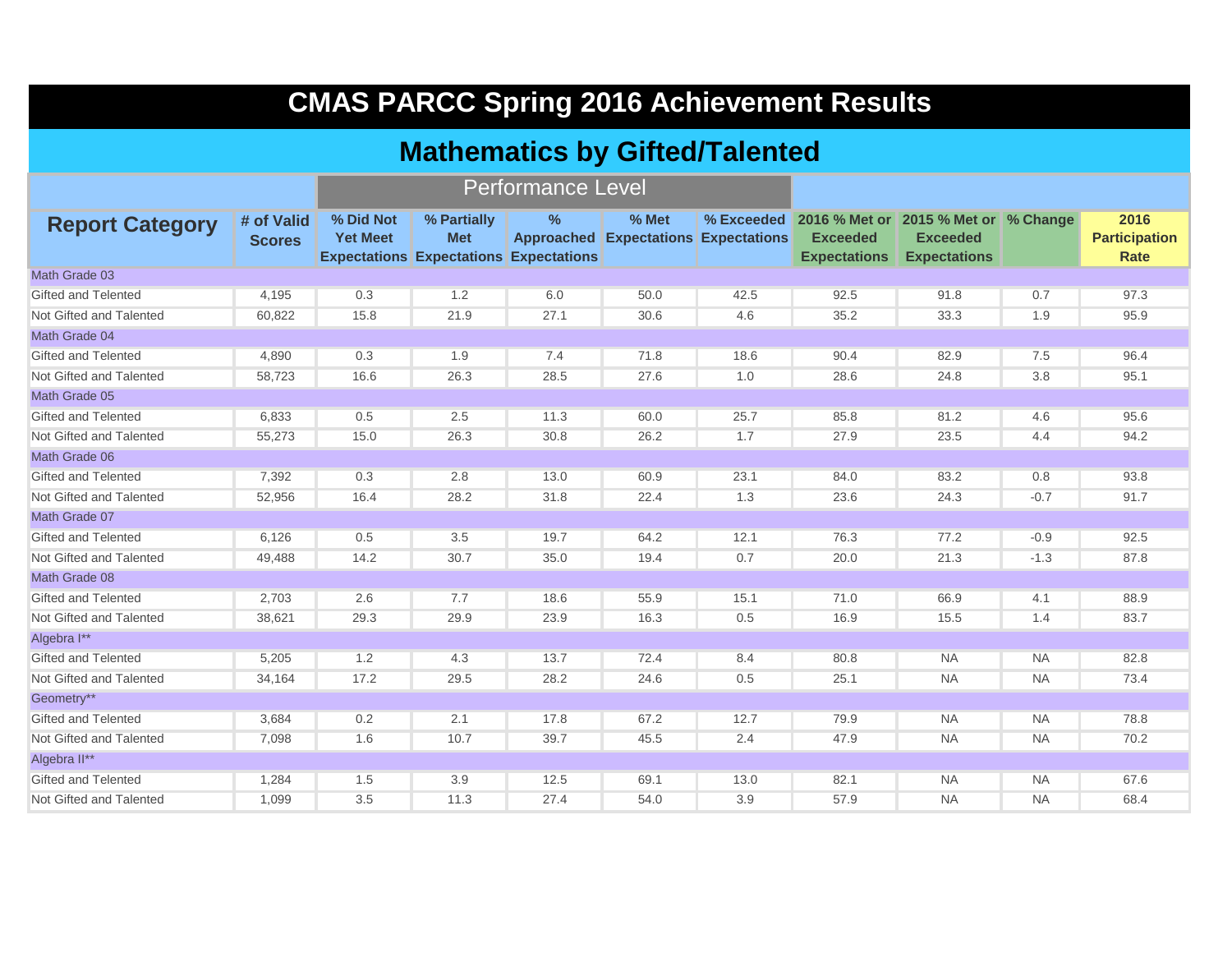| Integrated I**                                                                                                                                                                          |       |      |      |      |      |      |      |           |           |      |  |  |  |
|-----------------------------------------------------------------------------------------------------------------------------------------------------------------------------------------|-------|------|------|------|------|------|------|-----------|-----------|------|--|--|--|
| <b>Gifted and Telented</b>                                                                                                                                                              | 1,044 | 0.9  | 2.1  | 8.8  | 67.2 | 21.0 | 88.2 | <b>NA</b> | <b>NA</b> | 90.9 |  |  |  |
| Not Gifted and Talented                                                                                                                                                                 | 8,252 | 21.1 | 29.5 | 22.9 | 24.9 | 1.5  | 26.4 | <b>NA</b> | <b>NA</b> | 83.3 |  |  |  |
| Integrated II**                                                                                                                                                                         |       |      |      |      |      |      |      |           |           |      |  |  |  |
| <b>Gifted and Telented</b>                                                                                                                                                              | 438   | 1.6  | 3.7  | 16.0 | 54.1 | 24.7 | 78.8 | <b>NA</b> | <b>NA</b> | 86.2 |  |  |  |
| Not Gifted and Talented                                                                                                                                                                 | 947   | 4.4  | 17.4 | 37.9 | 36.3 | 3.9  | 40.2 | <b>NA</b> | <b>NA</b> | 70.9 |  |  |  |
| Integrated III**                                                                                                                                                                        |       |      |      |      |      |      |      |           |           |      |  |  |  |
| <b>Gifted and Telented</b>                                                                                                                                                              | 67    |      |      | 10.4 |      |      | 89.6 | <b>NA</b> | <b>NA</b> | 62.6 |  |  |  |
| Not Gifted and Talented                                                                                                                                                                 | 105   |      |      | 27.6 |      |      | 51.4 | <b>NA</b> | <b>NA</b> | 48.4 |  |  |  |
| * The value for this field is not displayed in order to ensure student privacy.                                                                                                         |       |      |      |      |      |      |      |           |           |      |  |  |  |
| ** The results for 2015 high school math are suppressed because the populations tested in 2015 and 2016 are not comparable. In 2016 10th and 11th graders were not included in testing. |       |      |      |      |      |      |      |           |           |      |  |  |  |

Aug 5, 2016 13 5:10 PM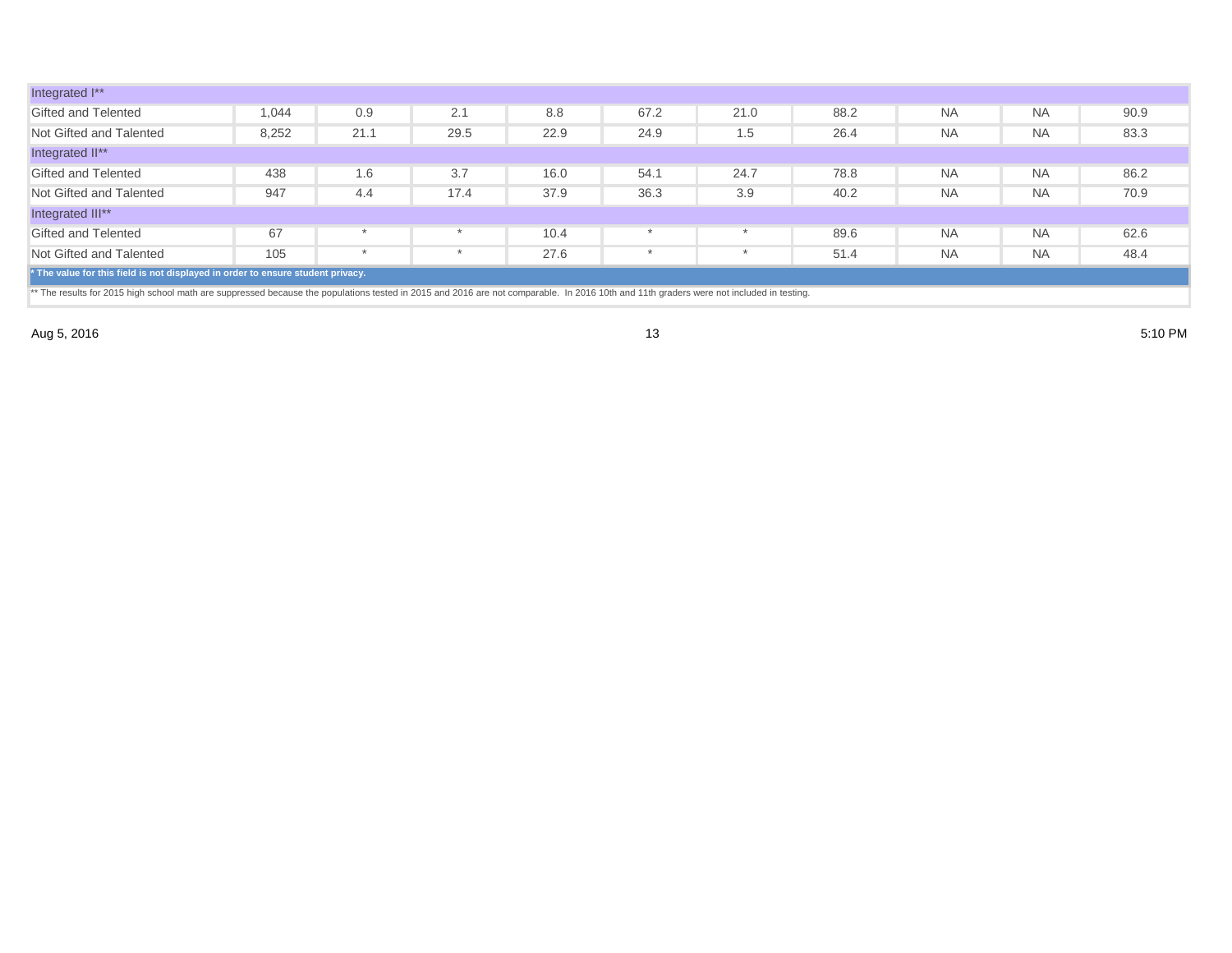| <b>CMAS PARCC Spring 2016 Achievement Results</b> |
|---------------------------------------------------|
|---------------------------------------------------|

### **English Language Arts by Language Proficiency**

Performance Level

|                                         |               | <b>I GILOITIIQHUU LUVUI</b>             |                                                               |                                                           |                                           |            |                                                         |                                                                  |           |                                      |
|-----------------------------------------|---------------|-----------------------------------------|---------------------------------------------------------------|-----------------------------------------------------------|-------------------------------------------|------------|---------------------------------------------------------|------------------------------------------------------------------|-----------|--------------------------------------|
| <b>Report Category</b>                  | <b>Scores</b> | # of Valid % Did Not Yet<br><b>Meet</b> | % Partially<br><b>Met</b><br><b>Expectations Expectations</b> | $\frac{9}{6}$<br><b>Approached</b><br><b>Expectations</b> | % Met<br><b>Expectations Expectations</b> | % Exceeded | 2016 % Met or<br><b>Exceeded</b><br><b>Expectations</b> | 2015 % Met or % Change<br><b>Exceeded</b><br><b>Expectations</b> |           | 2016<br><b>Participation</b><br>Rate |
| ELA Grade 03                            |               |                                         |                                                               |                                                           |                                           |            |                                                         |                                                                  |           |                                      |
| NEP - Non English Proficient            | 1,359         | 78.7                                    | 14.3                                                          | 4.9                                                       | $\star$                                   | $\star$    | 2.2                                                     | 2.3                                                              | $-0.1$    | 92.7                                 |
| <b>LEP - Limited English Proficient</b> | 9,379         | 33.1                                    | 28.5                                                          | 23.1                                                      | 14.8                                      | 0.5        | 15.3                                                    | 16.1                                                             | $-0.8$    | 98.2                                 |
| FEP - Fluent English Proficient         | 981           | 3.1                                     | 6.8                                                           | 22.1                                                      | $\star$                                   | $\star$    | 68.0                                                    | 69.4                                                             | $-1.4$    | 98.3                                 |
| PHLOTE/FELL/NA                          | 51,540        | 15.1                                    | 18.1                                                          | 25.0                                                      | 37.9                                      | 3.9        | 41.8                                                    | 42.9                                                             | $-1.1$    | 95.2                                 |
| Unreported                              | 126           | 37.3                                    | 19.8                                                          | 18.3                                                      | $\star$                                   | $\star$    | 24.6                                                    | <b>NA</b>                                                        | <b>NA</b> | 88.7                                 |
| ELA Grade 04                            |               |                                         |                                                               |                                                           |                                           |            |                                                         |                                                                  |           |                                      |
| NEP - Non English Proficient            | 960           | 61.1                                    | 21.1                                                          | 13.6                                                      | $\star$                                   | $\star$    | 4.1                                                     | 1.9                                                              | 2.2       | 91.0                                 |
| LEP - Limited English Proficient        | 8,560         | 23.9                                    | 31.1                                                          | 30.3                                                      | 13.7                                      | 0.9        | 14.7                                                    | 8.2                                                              | 6.5       | 98.5                                 |
| FEP - Fluent English Proficient         | 3,273         | 1.8                                     | 9.9                                                           | 32.5                                                      | 46.0                                      | 9.8        | 55.8                                                    | 47.4                                                             | 8.4       | 98.8                                 |
| PHLOTE/FELL/NA                          | 50,097        | 9.6                                     | 14.6                                                          | 26.8                                                      | 38.8                                      | 10.2       | 49.0                                                    | 47.4                                                             | 1.6       | 94.3                                 |
| Unreported                              | 136           | 19.9                                    | 25.0                                                          | 25.0                                                      | $\star$                                   | $\star$    | 30.1                                                    | <b>NA</b>                                                        | <b>NA</b> | 90.1                                 |
| ELA Grade 05                            |               |                                         |                                                               |                                                           |                                           |            |                                                         |                                                                  |           |                                      |
| NEP - Non English Proficient            | 866           | 62.6                                    | 25.6                                                          | 9.1                                                       | $\star$                                   | $\star$    | 2.7                                                     | 2.1                                                              | 0.6       | 87.1                                 |
| <b>LEP - Limited English Proficient</b> | 6,930         | 28.3                                    | 38.7                                                          | 24.4                                                      | $\star$                                   | $\star$    | 8.6                                                     | 5.2                                                              | 3.4       | 98.4                                 |
| FEP - Fluent English Proficient         | 5,203         | 2.6                                     | 15.6                                                          | 38.5                                                      | 41.4                                      | 1.9        | 43.3                                                    | 42.5                                                             | 0.8       | 98.6                                 |
| PHLOTE/FELL/NA                          | 48,843        | 8.2                                     | 17.4                                                          | 28.0                                                      | 42.5                                      | 3.8        | 46.3                                                    | 45.7                                                             | 0.6       | 93.3                                 |
| Unreported                              | 142           | 30.3                                    | 23.9                                                          | 31.0                                                      | $\star$                                   | $\star$    | 14.8                                                    | <b>NA</b>                                                        | <b>NA</b> | 93.4                                 |
| ELA Grade 06                            |               |                                         |                                                               |                                                           |                                           |            |                                                         |                                                                  |           |                                      |
| NEP - Non English Proficient            | 757           | 70.7                                    | 21.3                                                          | 7.4                                                       | $\star$                                   | $\star$    | 0.7                                                     | 1.4                                                              | $-0.7$    | 84.2                                 |
| <b>LEP - Limited English Proficient</b> | 5,883         | 32.7                                    | 38.4                                                          | 24.2                                                      | 4.7                                       | 0.1        | 4.7                                                     | 4.7                                                              | 0.0       | 97.6                                 |
| FEP - Fluent English Proficient         | 5.708         | 4.1                                     | 17.3                                                          | 39.8                                                      | 34.7                                      | 4.1        | 38.8                                                    | 38.7                                                             | 0.1       | 97.7                                 |
| PHLOTE/FELL/NA                          | 47,599        | 9.4                                     | 17.6                                                          | 29.9                                                      | 36.3                                      | 6.8        | 43.1                                                    | 44.0                                                             | $-0.9$    | 90.4                                 |
| Unreported                              | 121           | 24.8                                    | 24.0                                                          | 22.3                                                      | $\star$                                   | $\star$    | 28.9                                                    | <b>NA</b>                                                        | <b>NA</b> | 87.7                                 |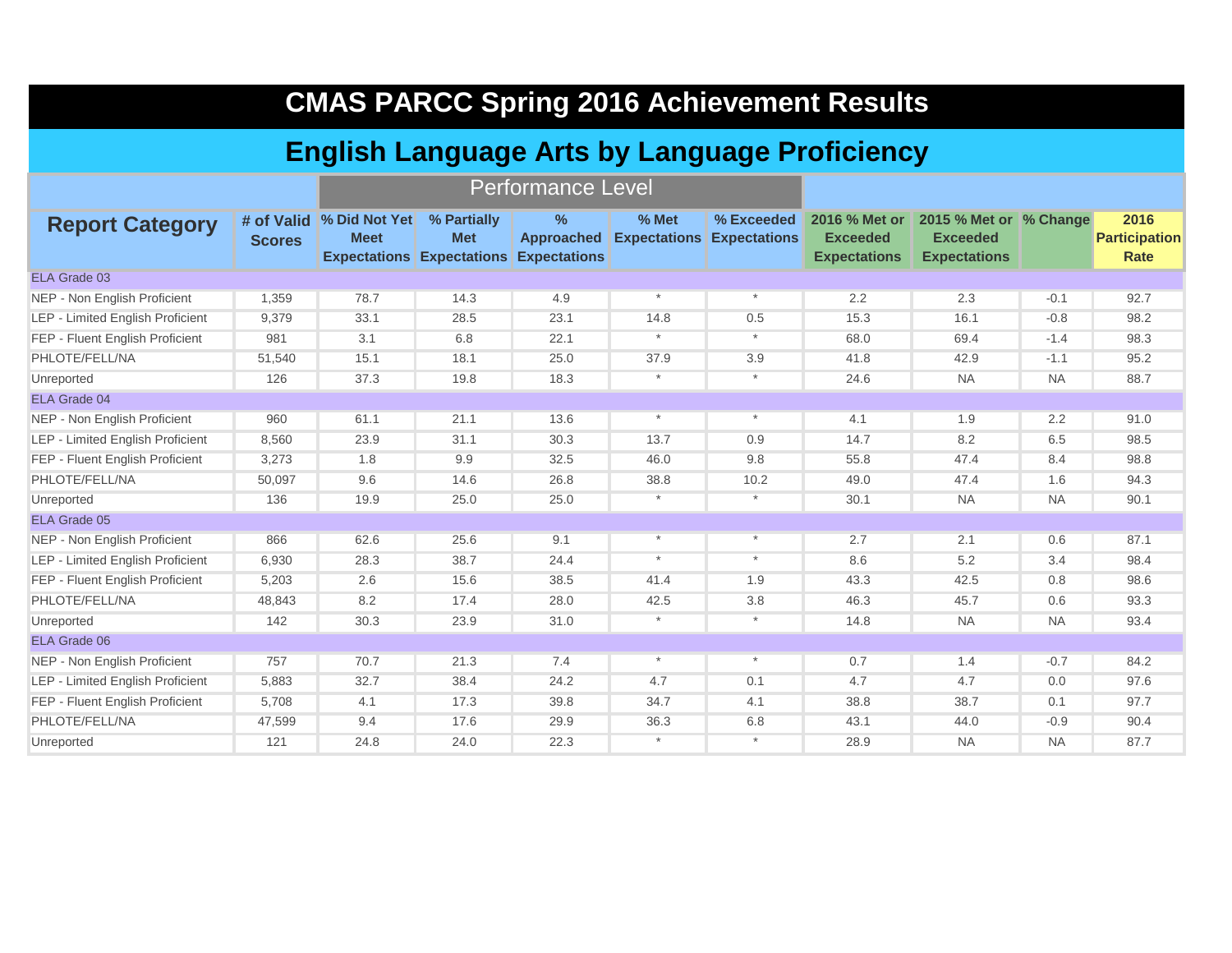| ELA Grade 07                                                                    |        |      |      |      |         |         |      |           |           |      |
|---------------------------------------------------------------------------------|--------|------|------|------|---------|---------|------|-----------|-----------|------|
| NEP - Non English Proficient                                                    | 822    | 76.6 | 15.3 | 6.4  | $\star$ | $\star$ | 1.6  | 1.7       | $-0.1$    | 86.1 |
| LEP - Limited English Proficient                                                | 5,834  | 38.0 | 33.1 | 21.8 | 6.6     | 0.5     | 7.2  | 4.5       | 2.7       | 96.7 |
| FEP - Fluent English Proficient                                                 | 5,576  | 5.2  | 16.7 | 32.2 | 35.9    | 10.1    | 45.9 | 46.1      | $-0.2$    | 96.0 |
| PHLOTE/FELL/NA                                                                  | 45,717 | 11.7 | 16.9 | 25.9 | 32.4    | 13.1    | 45.5 | 46.0      | $-0.5$    | 86.2 |
| Unreported                                                                      | 138    | 24.6 | 26.1 | 27.5 | $\ast$  | $\star$ | 21.7 | <b>NA</b> | <b>NA</b> | 87.3 |
| ELA Grade 08                                                                    |        |      |      |      |         |         |      |           |           |      |
| NEP - Non English Proficient                                                    | 829    | 79.0 | 14.1 | 5.2  | $\star$ | $\star$ | 1.7  | 1.0       | 0.7       | 86.7 |
| <b>LEP - Limited English Proficient</b>                                         | 5,705  | 34.2 | 33.9 | 24.3 | 7.4     | 0.1     | 7.6  | 5.3       | 2.3       | 95.4 |
| FEP - Fluent English Proficient                                                 | 5,221  | 4.8  | 14.1 | 30.1 | 43.4    | 7.7     | 51.0 | 47.2      | 3.8       | 93.7 |
| PHLOTE/FELL/NA                                                                  | 41,923 | 12.2 | 16.9 | 25.1 | 37.1    | 8.8     | 45.8 | 45.4      | 0.4       | 80.9 |
| Unreported                                                                      | 226    | 15.5 | 16.4 | 21.2 | $\star$ | $\star$ | 46.9 | <b>NA</b> | <b>NA</b> | 89.0 |
| ELA Grade 09                                                                    |        |      |      |      |         |         |      |           |           |      |
| NEP - Non English Proficient                                                    | 821    | 80.3 | 14.6 | 4.4  | $\star$ | $\star$ | 0.7  | 1.0       | $-0.3$    | 79.2 |
| LEP - Limited English Proficient                                                | 5,090  | 35.4 | 35.6 | 22.8 | 6.0     | 0.1     | 6.1  | 4.2       | 1.9       | 87.9 |
| FEP - Fluent English Proficient                                                 | 4,573  | 6.9  | 16.2 | 32.5 | 37.4    | 7.0     | 44.4 | 38.7      | 5.7       | 85.9 |
| PHLOTE/FELL/NA                                                                  | 37,595 | 14.1 | 18.7 | 26.0 | 33.3    | 7.9     | 41.2 | 42.4      | $-1.2$    | 70.9 |
| Unreported                                                                      | 357    | 14.6 | 17.9 | 22.4 | $\ast$  | $\ast$  | 45.1 | <b>NA</b> | <b>NA</b> | 92.0 |
| * The value for this field is not displayed in order to ensure student privacy. |        |      |      |      |         |         |      |           |           |      |

Aug 5, 2016 14 5:10 PM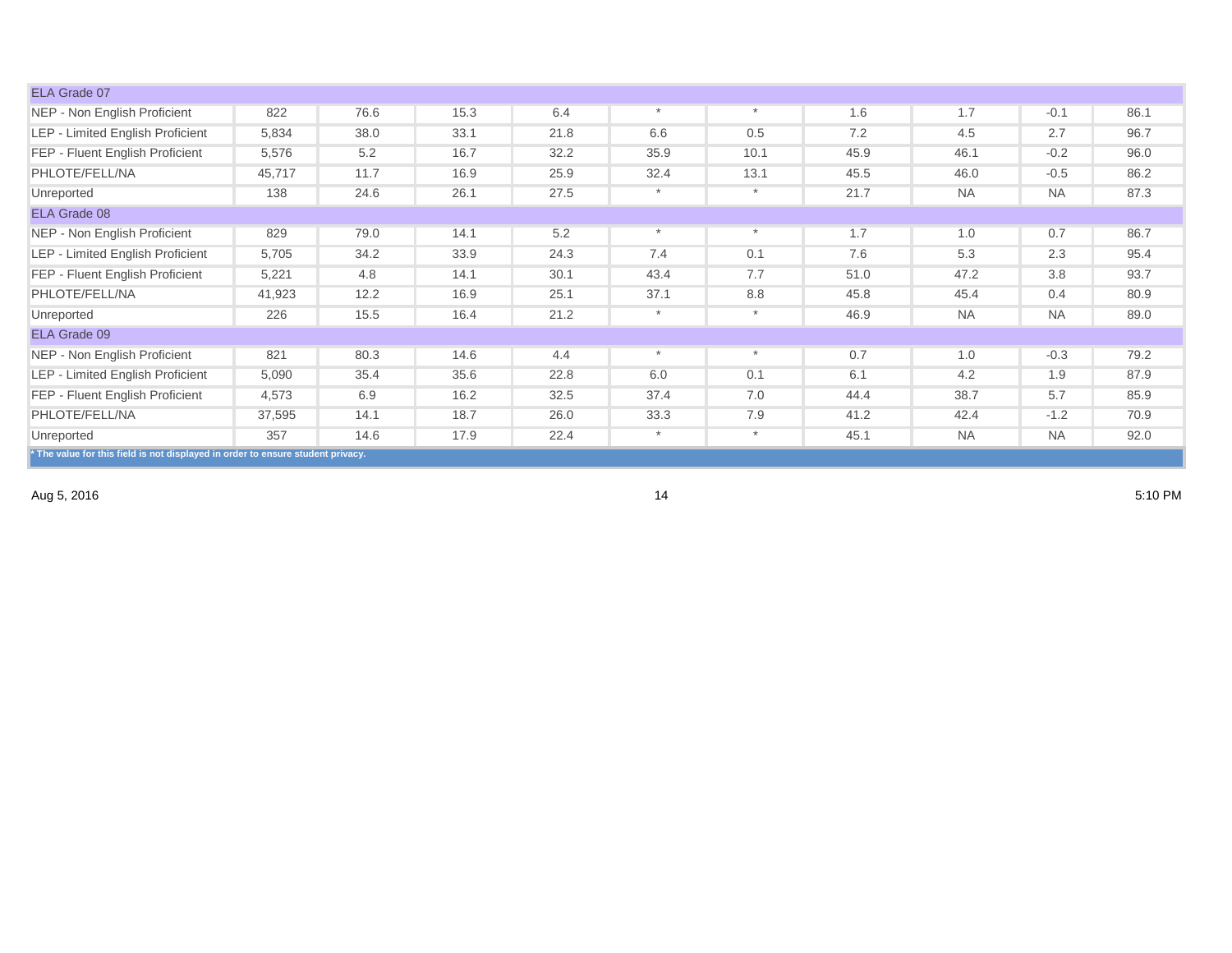| <b>CMAS PARCC Spring 2016 Achievement Results</b> |                                            |                              |                                                               |                                                  |         |                                                |                           |                                                               |                                |                                      |  |  |  |  |  |
|---------------------------------------------------|--------------------------------------------|------------------------------|---------------------------------------------------------------|--------------------------------------------------|---------|------------------------------------------------|---------------------------|---------------------------------------------------------------|--------------------------------|--------------------------------------|--|--|--|--|--|
|                                                   | <b>Mathematics by Language Proficiency</b> |                              |                                                               |                                                  |         |                                                |                           |                                                               |                                |                                      |  |  |  |  |  |
|                                                   |                                            |                              |                                                               | <b>Performance Level</b>                         |         |                                                |                           |                                                               |                                |                                      |  |  |  |  |  |
| <b>Report Category</b>                            | # of Valid<br><b>Scores</b>                | % Did Not Yet<br><b>Meet</b> | % Partially<br><b>Met</b><br><b>Expectations Expectations</b> | $\%$<br><b>Approached</b><br><b>Expectations</b> | % Met   | % Exceeded<br><b>Expectations Expectations</b> | 2016 % Met<br>or Exceeded | 2015 % Met<br>or Exceeded<br><b>Expectations Expectations</b> | $\frac{9}{6}$<br><b>Change</b> | 2016<br><b>Participation</b><br>Rate |  |  |  |  |  |
| Math Grade 03                                     |                                            |                              |                                                               |                                                  |         |                                                |                           |                                                               |                                |                                      |  |  |  |  |  |
| NEP - Non English Proficient                      | 1.687                                      | 60.3                         | 23.7                                                          | 11.6                                             | 4.0     | 0.4                                            | 4.3                       | 4.3                                                           | 0.0                            | 97.4                                 |  |  |  |  |  |
| LEP - Limited English Proficient                  | 10,601                                     | 22.6                         | 30.4                                                          | 28.2                                             | 17.2    | 1.7                                            | 18.8                      | 18.2                                                          | 0.6                            | 98.8                                 |  |  |  |  |  |
| FEP - Fluent English Proficient                   | 984                                        | 1.9                          | 7.5                                                           | 22.6                                             | 49.3    | 18.7                                           | 68.0                      | 66.6                                                          | 1.4                            | 98.2                                 |  |  |  |  |  |
| PHLOTE/FELL/NA                                    | 51,613                                     | 12.0                         | 18.6                                                          | 25.7                                             | 35.5    | 8.2                                            | 43.7                      | 41.1                                                          | 2.6                            | 95.4                                 |  |  |  |  |  |
| Unreported                                        | 132                                        | 28.0                         | 26.5                                                          | 25.8                                             | $\star$ | $\star$                                        | 19.7                      | NA.                                                           | <b>NA</b>                      | 91.7                                 |  |  |  |  |  |
| Math Grade 04                                     |                                            |                              |                                                               |                                                  |         |                                                |                           |                                                               |                                |                                      |  |  |  |  |  |
| NEP - Non English Proficient                      | 1.142                                      | 56.5                         | 27.6                                                          | 12.7                                             | $\ast$  | $\ast$                                         | 3.2                       | 2.7                                                           | 0.5                            | 96.5                                 |  |  |  |  |  |
| LEP - Limited English Proficient                  | 8,888                                      | 28.8                         | 38.4                                                          | 21.8                                             | 10.7    | 0.2                                            | 10.9                      | 6.6                                                           | 4.3                            | 98.8                                 |  |  |  |  |  |
| FEP - Fluent English Proficient                   | 3,288                                      | 5.2                          | 19.9                                                          | 33.1                                             | 39.1    | 2.8                                            | 41.9                      | 33.6                                                          | 8.3                            | 98.8                                 |  |  |  |  |  |
| PHLOTE/FELL/NA                                    | 50,154                                     | 12.7                         | 22.2                                                          | 27.7                                             | 34.7    | 2.8                                            | 37.5                      | 34.2                                                          | 3.3                            | 94.4                                 |  |  |  |  |  |
| Unreported                                        | 141                                        | 26.2                         | 28.4                                                          | 27.7                                             | $\ast$  | $\ast$                                         | 17.7                      | <b>NA</b>                                                     | <b>NA</b>                      | 91.0                                 |  |  |  |  |  |
| Math Grade 05                                     |                                            |                              |                                                               |                                                  |         |                                                |                           |                                                               |                                |                                      |  |  |  |  |  |
| NEP - Non English Proficient                      | 945                                        | 53.0                         | 29.9                                                          | 12.6                                             | $\star$ | $\star$                                        | 4.4                       | 3.1                                                           | 1.3                            | 95.0                                 |  |  |  |  |  |
| <b>LEP - Limited English Proficient</b>           | 6,937                                      | 30.8                         | 38.3                                                          | 23.0                                             | 7.7     | 0.2                                            | 7.9                       | 4.9                                                           | 3.0                            | 98.5                                 |  |  |  |  |  |
| FEP - Fluent English Proficient                   | 5,202                                      | 5.2                          | 22.4                                                          | 37.3                                             | 31.8    | 3.3                                            | 35.1                      | 32.4                                                          | 2.7                            | 98.6                                 |  |  |  |  |  |
| PHLOTE/FELL/NA                                    | 48,879                                     | 11.0                         | 21.6                                                          | 28.9                                             | 33.4    | 5.1                                            | 38.5                      | 33.7                                                          | 4.8                            | 93.3                                 |  |  |  |  |  |
| Unreported                                        | 143                                        | 34.3                         | 23.8                                                          | 30.1                                             | $\star$ | $\star$                                        | 11.9                      | <b>NA</b>                                                     | <b>NA</b>                      | 94.7                                 |  |  |  |  |  |
| Math Grade 06                                     |                                            |                              |                                                               |                                                  |         |                                                |                           |                                                               |                                |                                      |  |  |  |  |  |
| NEP - Non English Proficient                      | 837                                        | 60.7                         | 29.0                                                          | 8.6                                              | $\star$ | $\star$                                        | 1.7                       | 2.2                                                           | $-0.5$                         | 93.0                                 |  |  |  |  |  |
| <b>LEP - Limited English Proficient</b>           | 5,915                                      | 37.7                         | 41.5                                                          | 17.4                                             | 3.3     | 0.1                                            | 3.4                       | 4.1                                                           | $-0.7$                         | 97.9                                 |  |  |  |  |  |
| FEP - Fluent English Proficient                   | 5,739                                      | 7.0                          | 27.7                                                          | 37.7                                             | 25.0    | 2.7                                            | 27.7                      | 30.2                                                          | $-2.5$                         | 97.7                                 |  |  |  |  |  |
| PHLOTE/FELL/NA                                    | 47,737                                     | 11.6                         | 22.7                                                          | 30.3                                             | 30.8    | 4.6                                            | 35.4                      | 35.8                                                          | $-0.4$                         | 90.6                                 |  |  |  |  |  |
| Unreported                                        | 120                                        | 26.7                         | 30.0                                                          | 27.5                                             | $\star$ |                                                | 15.8                      | <b>NA</b>                                                     | <b>NA</b>                      | 87.0                                 |  |  |  |  |  |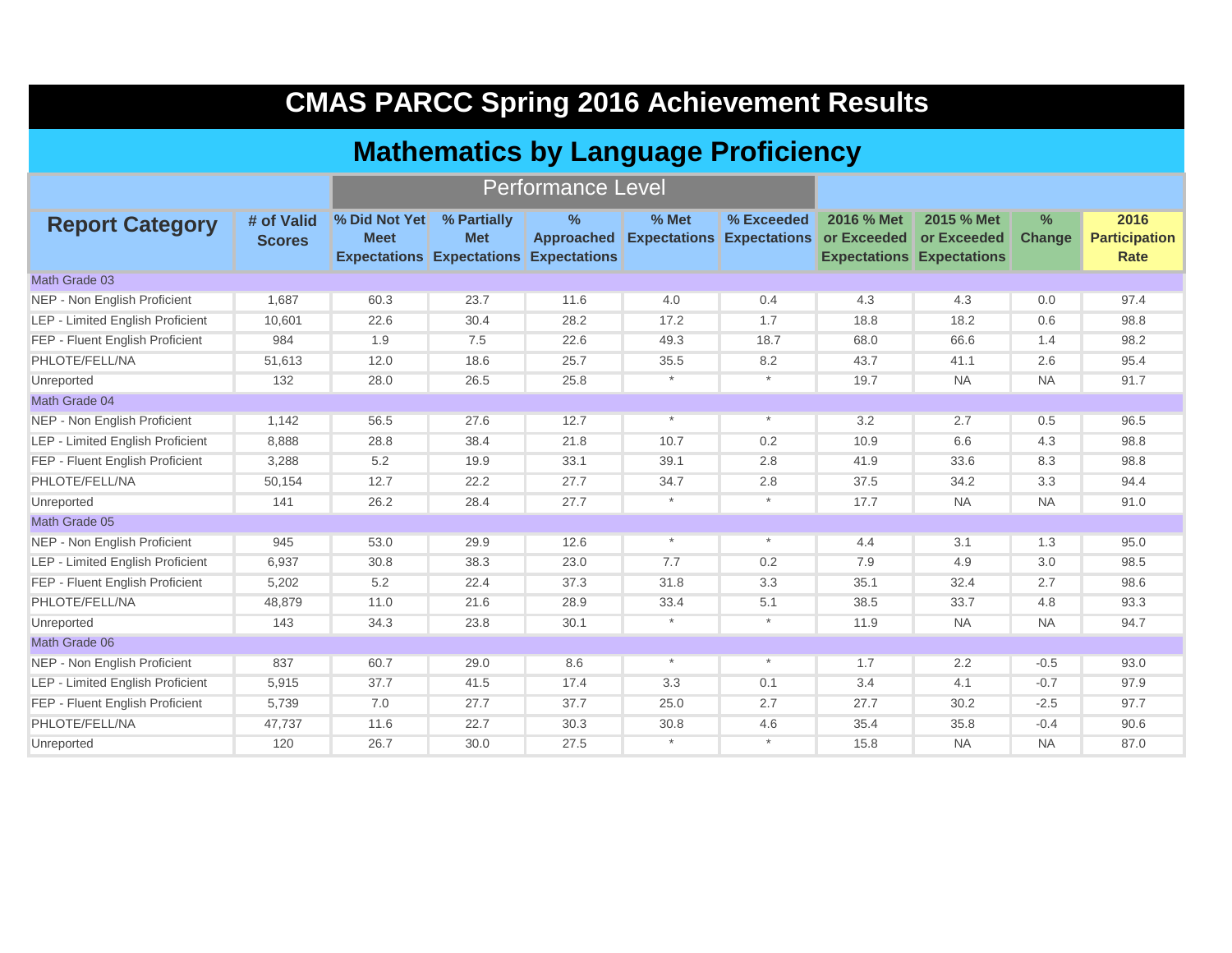| Math Grade 07                    |        |            |            |          |          |          |         |           |           |            |
|----------------------------------|--------|------------|------------|----------|----------|----------|---------|-----------|-----------|------------|
| NEP - Non English Proficient     | 907    | 53.5       | 34.0       | 10.8     | $\star$  | $\star$  | 1.8     | 2.7       | $-0.9$    | 94.7       |
| LEP - Limited English Proficient | 5,835  | 29.5       | 46.6       | 19.8     | 4.0      | 0.1      | 4.0     | 2.8       | 1.2       | 96.8       |
| FEP - Fluent English Proficient  | 5,445  | 5.1        | 24.8       | 42.8     | 25.9     | 1.5      | 27.4    | 29.6      | $-2.2$    | 96.0       |
| PHLOTE/FELL/NA                   | 43,290 | 10.6       | 25.4       | 34.4     | 27.4     | 2.3      | 29.6    | 31.0      | $-1.4$    | 86.2       |
| Unreported                       | 137    | 19.0       | 34.3       | 29.9     | $^\star$ | $\star$  | 16.8    | <b>NA</b> | <b>NA</b> | 88.4       |
| Math Grade 08                    |        |            |            |          |          |          |         |           |           |            |
| NEP - Non English Proficient     | 876    | 71.2       | 20.8       | 5.9      | $^\star$ | $\star$  | 2.1     | 2.4       | $-0.3$    | 92.2       |
| LEP - Limited English Proficient | 5,580  | 46.4       | 35.0       | 14.8     | $^\star$ | $\star$  | 3.8     | 3.9       | $-0.1$    | 95.5       |
| FEP - Fluent English Proficient  | 4,047  | 15.6       | 27.0       | 29.5     | $^\star$ | $\ast$   | 27.9    | 26.3      | 1.6       | 93.2       |
| PHLOTE/FELL/NA                   | 30,701 | 24.4       | 27.7       | 24.9     | 21.2     | 1.7      | 23.0    | 21.0      | 2.0       | 80.9       |
| Unreported                       | 120    | 40.0       | 31.7       | 18.3     | $^\star$ | $\ast$   | 10.0    | <b>NA</b> | <b>NA</b> | 86.3       |
| Algebra I**                      |        |            |            |          |          |          |         |           |           |            |
| NEP - Non English Proficient     | 567    | 50.6       | 37.7       | 9.2      | $\star$  | $\star$  | 2.5     | <b>NA</b> | <b>NA</b> | 83.8       |
| LEP - Limited English Proficient | 3,512  | 29.7       | 46.2       | 19.5     | $^\star$ | $\star$  | 4.6     | <b>NA</b> | <b>NA</b> | 86.2       |
| FEP - Fluent English Proficient  | 3,011  | 9.0        | 24.5       | 33.8     | 31.2     | 1.5      | 32.7    | <b>NA</b> | <b>NA</b> | 84.7       |
| PHLOTE/FELL/NA                   | 32,005 | 13.4       | 23.9       | 26.6     | 34.4     | 1.7      | 36.1    | <b>NA</b> | <b>NA</b> | 72.4       |
| Unreported                       | 274    | 17.2       | 27.0       | 29.9     | $\star$  | $\star$  | 25.9    | <b>NA</b> | <b>NA</b> | 87.8       |
| Geometry**                       |        |            |            |          |          |          |         |           |           |            |
| NEP - Non English Proficient     | 17     | 23.5       | $^{\star}$ | $^\star$ | $\star$  | $\star$  | $\star$ | $\star$   | $\star$   | 70.8       |
| LEP - Limited English Proficient | 202    | 11.9       | 36.1       | 38.1     | $\star$  | $\star$  | 13.9    | <b>NA</b> | <b>NA</b> | 83.1       |
| FEP - Fluent English Proficient  | 1,012  | 1.0        | 11.4       | 42.6     | 39.9     | 5.1      | 45.1    | <b>NA</b> | <b>NA</b> | 86.3       |
| PHLOTE/FELL/NA                   | 9,426  | 0.9        | 6.8        | 31.1     | 55.1     | 6.2      | 61.3    | <b>NA</b> | <b>NA</b> | 71.3       |
| Unreported                       | 125    | $\star$    | $\star$    | $^\star$ | $\star$  | $\star$  | $\ast$  | $\star$   | $^\ast$   | 98.4       |
| Algebra II**                     |        |            |            |          |          |          |         |           |           |            |
| NEP - Non English Proficient     | < 16   | $^{\star}$ | $^\star$   | $^\star$ | $\star$  | $\star$  | $\star$ | $\star$   | $\star$   | $^{\star}$ |
| LEP - Limited English Proficient | < 16   | $\star$    | $^\star$   | $^\star$ | $\star$  | $\star$  | $\star$ | $\star$   | $\ast$    | $^{\star}$ |
| FEP - Fluent English Proficient  | 118    | $\star$    | $\star$    | 25.4     | $^\star$ | $\star$  | 61.9    | <b>NA</b> | <b>NA</b> | 68.6       |
| PHLOTE/FELL/NA                   | 2,209  | $\star$    | $\star$    | 19.1     | 62.7     | 8.8      | 71.4    | <b>NA</b> | <b>NA</b> | 67.5       |
| Unreported                       | 41     | $\star$    | $\star$    | $^\star$ | $\star$  | $^\star$ | 78.0    | <b>NA</b> | <b>NA</b> | 100.0      |
| Integrated I**                   |        |            |            |          |          |          |         |           |           |            |
| NEP - Non English Proficient     | 295    | 53.2       | 39.0       | 6.4      | $\star$  | $\star$  | 1.4     | <b>NA</b> | <b>NA</b> | 88.1       |
| LEP - Limited English Proficient | 1,481  | 32.5       | 40.5       | 19.0     | $\star$  | $\star$  | 7.9     | <b>NA</b> | <b>NA</b> | 93.5       |
| FEP - Fluent English Proficient  | 1,409  | 7.7        | 19.8       | 26.1     | $^\star$ | $\ast$   | 46.4    | <b>NA</b> | <b>NA</b> | 93.3       |
| PHLOTE/FELL/NA                   | 6,091  | 16.4       | 24.0       | 21.5     | 33.5     | 4.7      | 38.2    | <b>NA</b> | <b>NA</b> | 80.0       |
| Unreported                       | 20     | 50.0       | 30.0       | $^\star$ | $^\star$ | $^\star$ |         | $^\star$  | $\star$   | 95.2       |